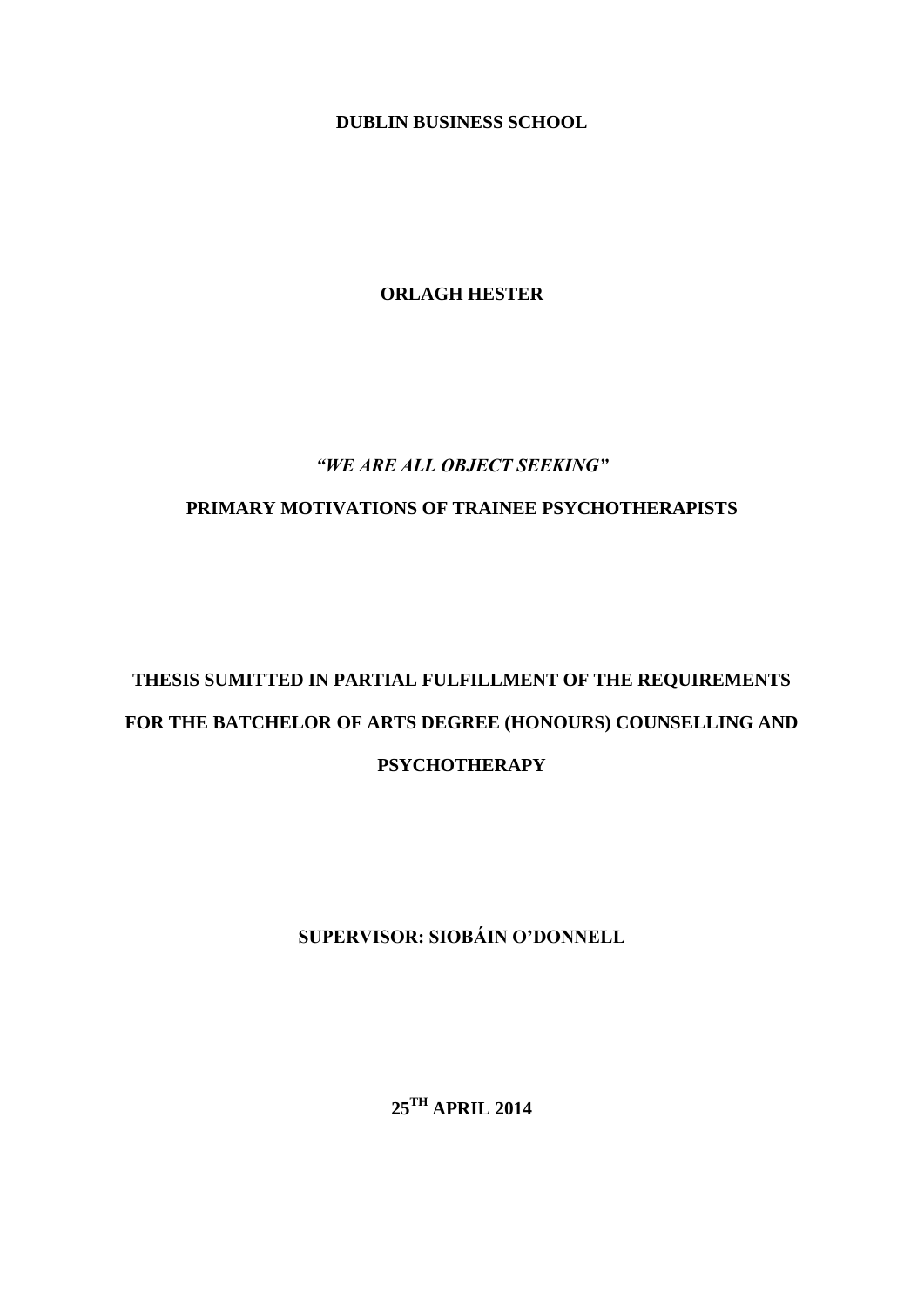*"Our wounds are often the openings into the best and most beautiful part of us."*

― [David Richo](http://www.goodreads.com/author/show/186080.David_Richo)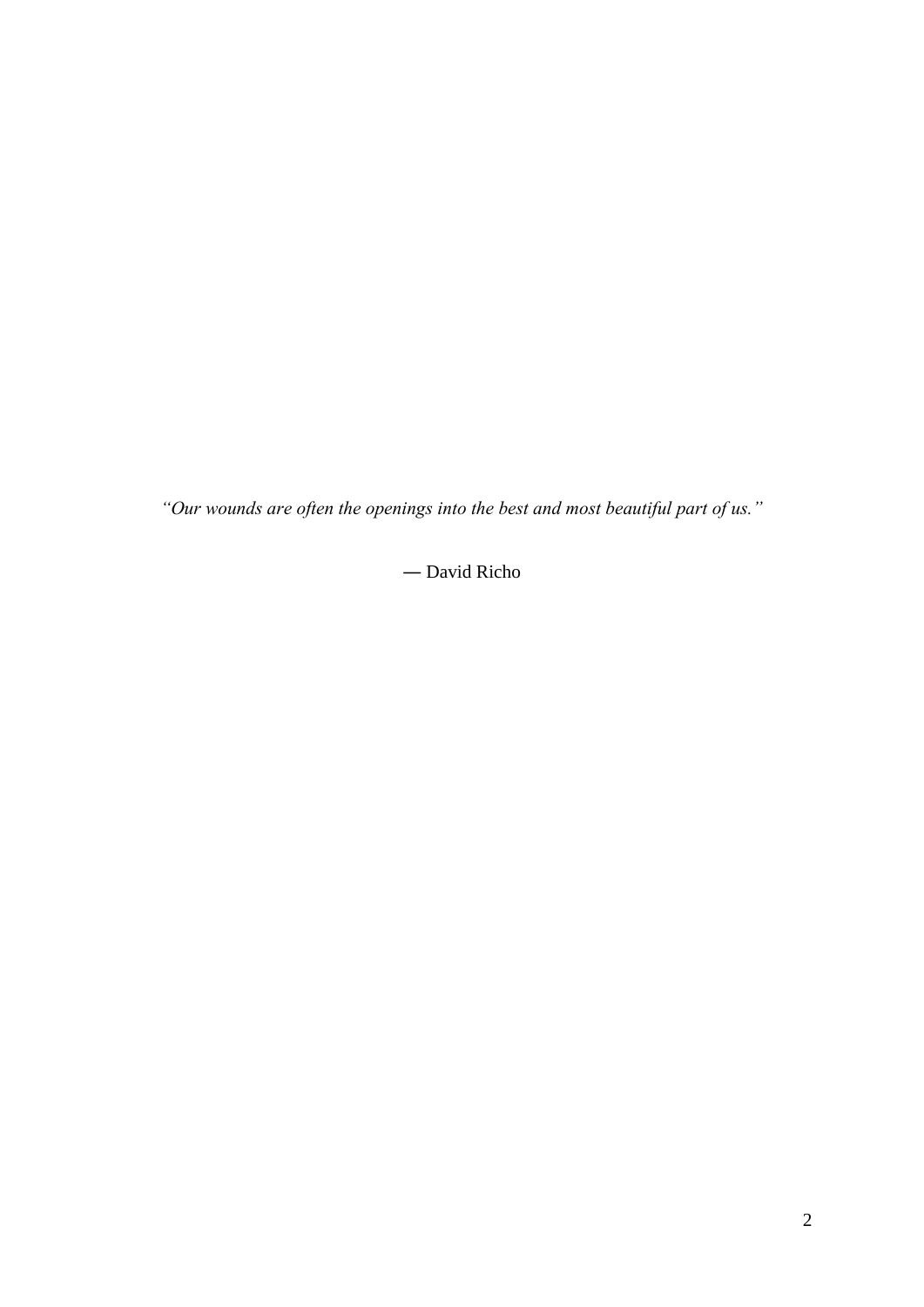# **TABLE OF CONTENTS**

| <b>CHAPTER 1:</b> |     |                                                    |  |  |  |
|-------------------|-----|----------------------------------------------------|--|--|--|
|                   | 1.1 |                                                    |  |  |  |
|                   | 1.2 |                                                    |  |  |  |
| <b>CHAPTER 2:</b> |     |                                                    |  |  |  |
|                   | 2.1 |                                                    |  |  |  |
|                   | 2.2 |                                                    |  |  |  |
|                   | 2.3 |                                                    |  |  |  |
|                   | 2.4 |                                                    |  |  |  |
|                   | 2.5 |                                                    |  |  |  |
|                   | 2.6 |                                                    |  |  |  |
| <b>CHAPTER 3:</b> |     |                                                    |  |  |  |
|                   | 3.1 |                                                    |  |  |  |
|                   | 3.2 |                                                    |  |  |  |
|                   | 3.3 |                                                    |  |  |  |
|                   |     |                                                    |  |  |  |
|                   | 3.5 |                                                    |  |  |  |
| <b>CHAPTER 4:</b> |     |                                                    |  |  |  |
|                   | 4.1 |                                                    |  |  |  |
|                   | 4.2 |                                                    |  |  |  |
|                   |     | 4.2.1                                              |  |  |  |
|                   |     | The Fantasy of the Helping Relationship24<br>4.2.2 |  |  |  |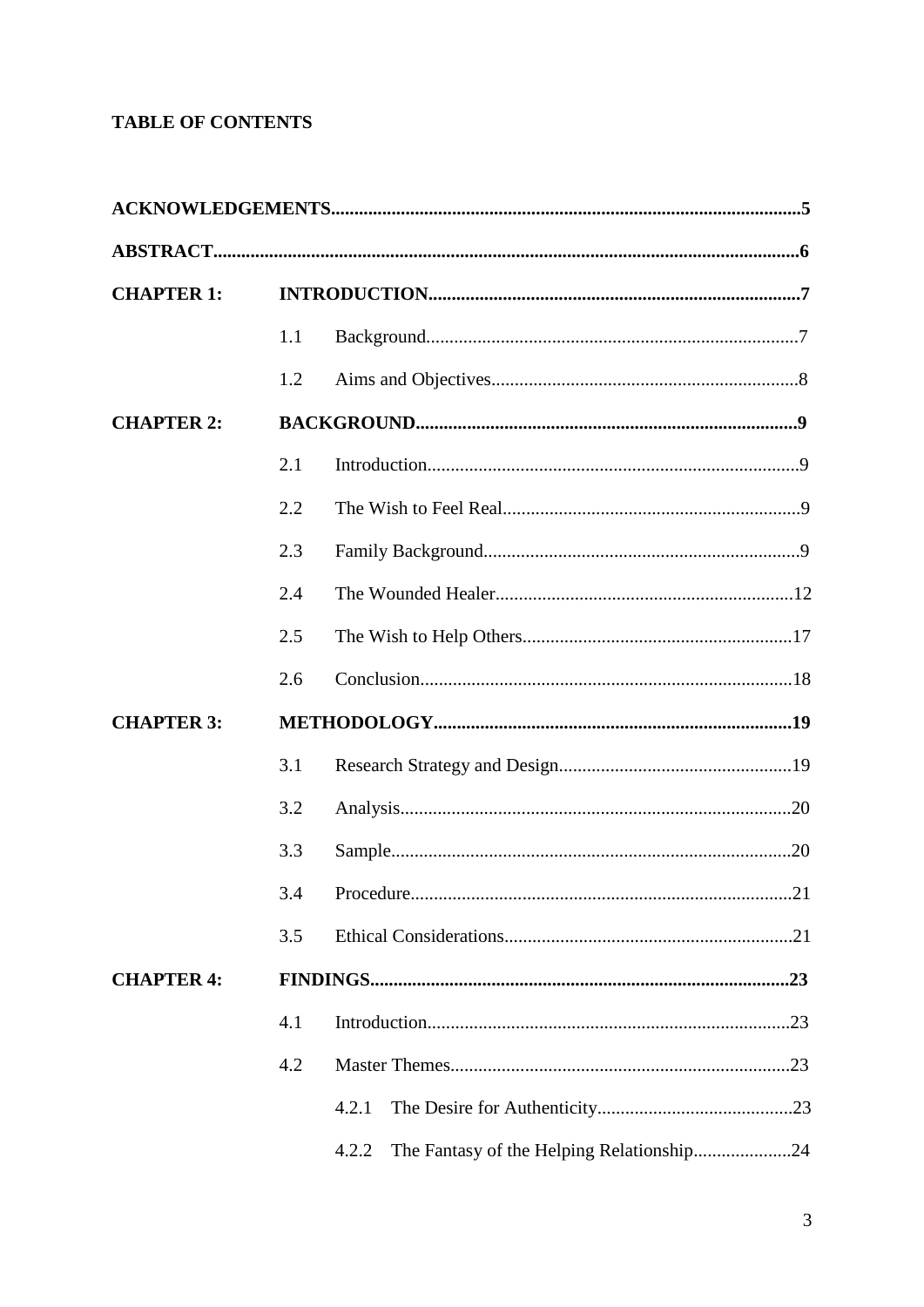|                   |     | 4.2.3 |  |
|-------------------|-----|-------|--|
|                   |     | 4.2.4 |  |
|                   |     | 4.2.5 |  |
| <b>CHAPTER 5:</b> |     |       |  |
|                   | 5.1 |       |  |
|                   | 5.2 |       |  |
|                   | 5.3 |       |  |
|                   | 5.4 |       |  |
|                   | 5.5 |       |  |
|                   | 5.6 |       |  |
|                   | 5.7 |       |  |
|                   | 5.8 |       |  |
|                   | 5.9 |       |  |
|                   |     |       |  |
|                   |     |       |  |
|                   |     |       |  |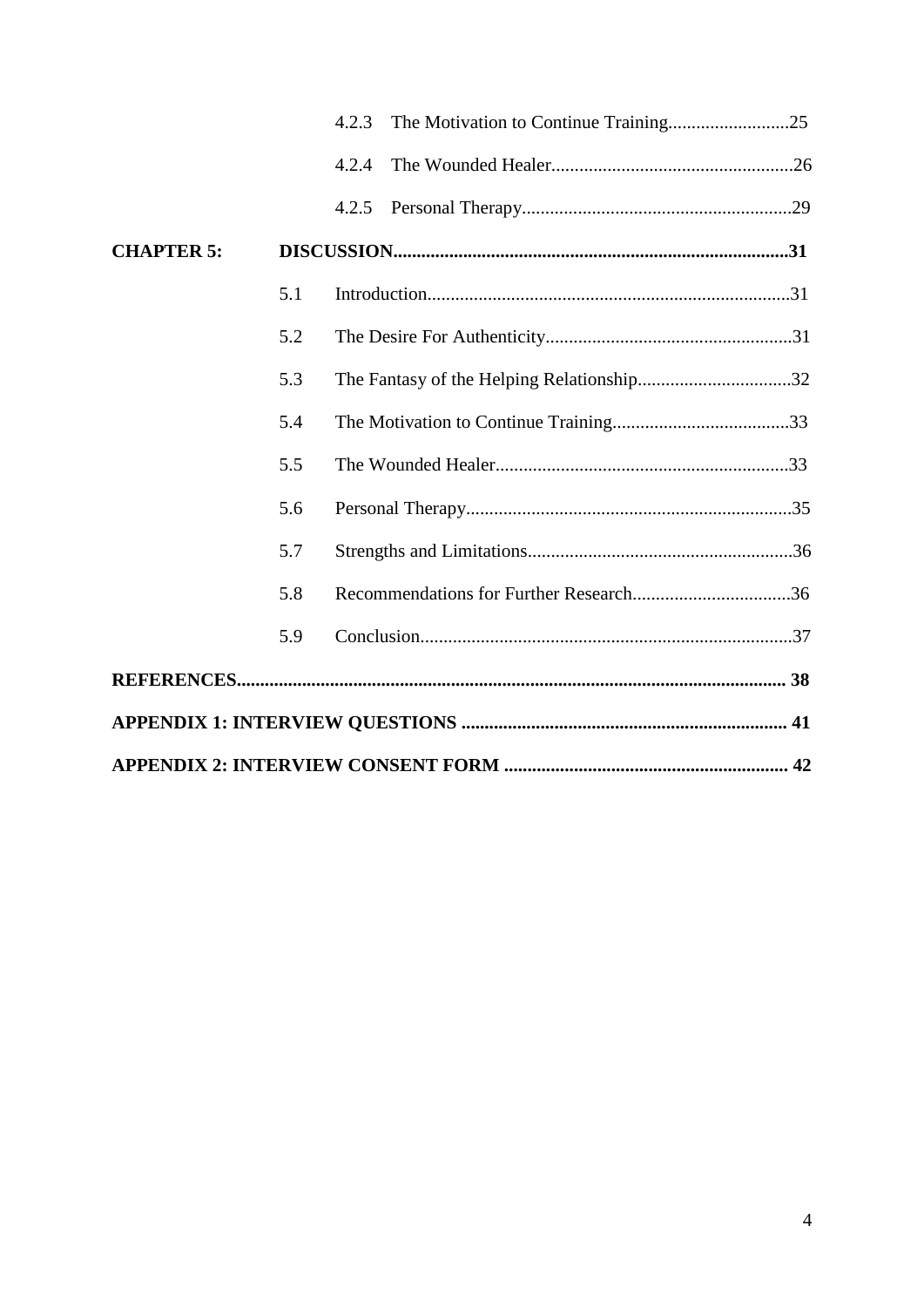# **ACKNOWLEDGMENTS**

I would like to sincerely thank my supervisor Siobáin O'Donnell for her support throughout this entire process. Your patience and attention to detail were invaluable to me.

Niamh, my rock, what would I do without you? Thank you for always being there for me. Colin, I thank you for your words of encouragement.

To my parents, Carmel and PJ, without whom, none of this would be possible. No words could express my gratitude for your love and support throughout the years.

To my girls: Laura, Lia, Leanne and Doireann for putting up with the tears and the tantrums.

To Alan, thank you for keeping me sane.

Last but not least, I would also like to express my extreme gratitude to all of the participants who took part in this research study. Their open and honest experiences allowed me to explore this research topic.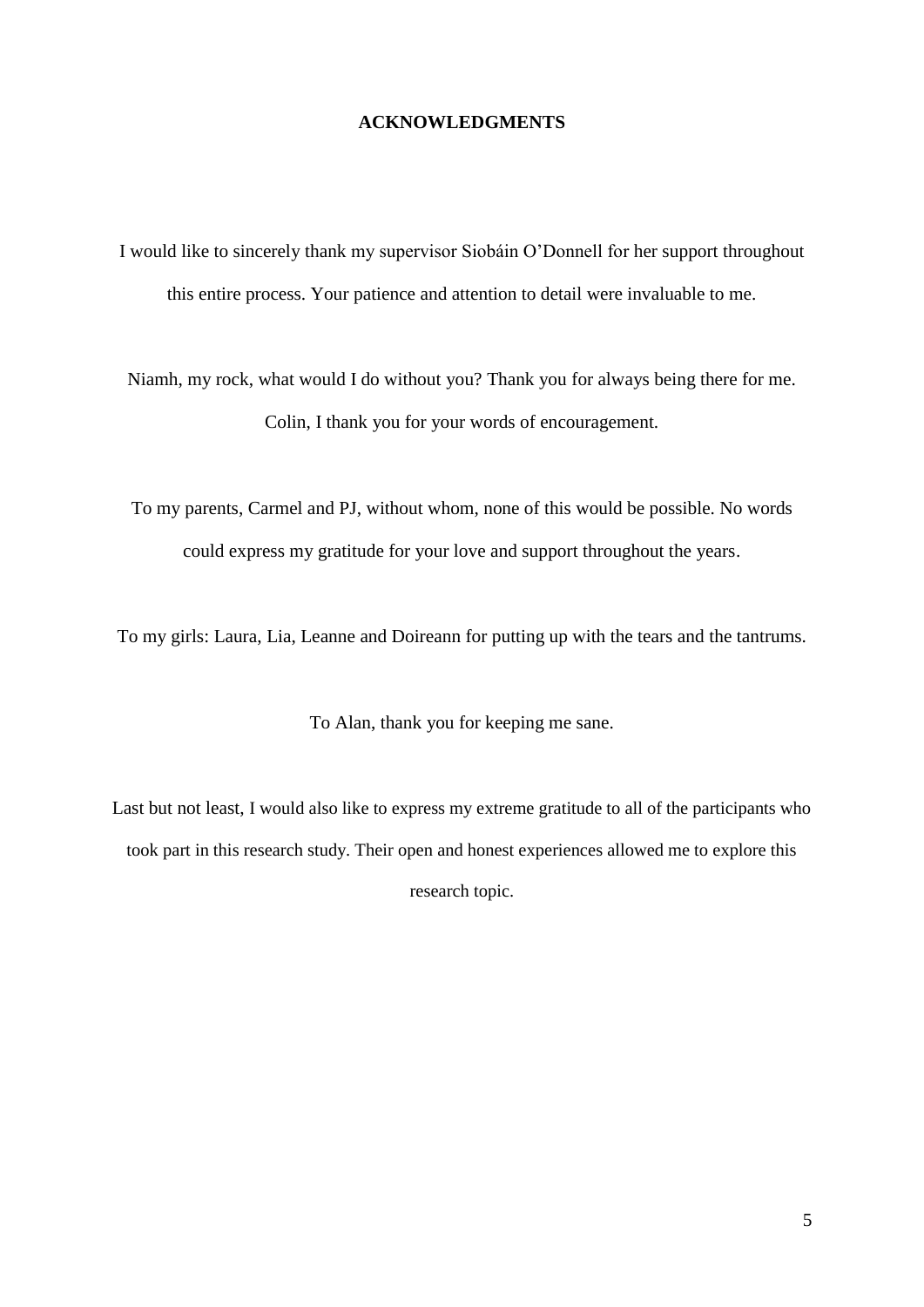#### **ABSTRACT**

The purpose of this research was to explore the primary motivations of trainee psychotherapists. Firstly, this study explored the initial motivation to train as a psychotherapist. Secondly, it investigated whether the initial motivation to train was subject to change over the course of time. Finally, the study sought to acquire an insight into the impact of training on the individual. A qualitative design was chosen as a methodology because this method aided the investigation of the meaning found by those who chose to train as a psychotherapist and how this meaning changed over the course of training. Particular attention was paid to the participants' experiences and feelings about the archetype of the wounded healer, family background, the desire to help others and personal therapy. The sample utilised consisted of three female participants who were in their final year of a post graduate psychotherapy qualification with the same training institution. Data was gathered using semi-structured interviews and this method was consistent with existing research design. The interviews were transcribed and interpretative phenomenological analysis was applied as a method to explore in detail how the participants were making sense of their decision to enter training and how, or if, this had changed over time. This type of analysis attempts to explore personal experience and is concentrated upon the individual's personal account and experience of an object or event. In general, the findings of this research were reflective of the existing literature. The idea of the wounded healer was accepted and understood to be a significant motivation to train. Personal therapy was considered an essential element of training. A recommendation was made to compare the findings of this study to the experience of a participant who attended a course where the personal therapy element of training was not mandatory.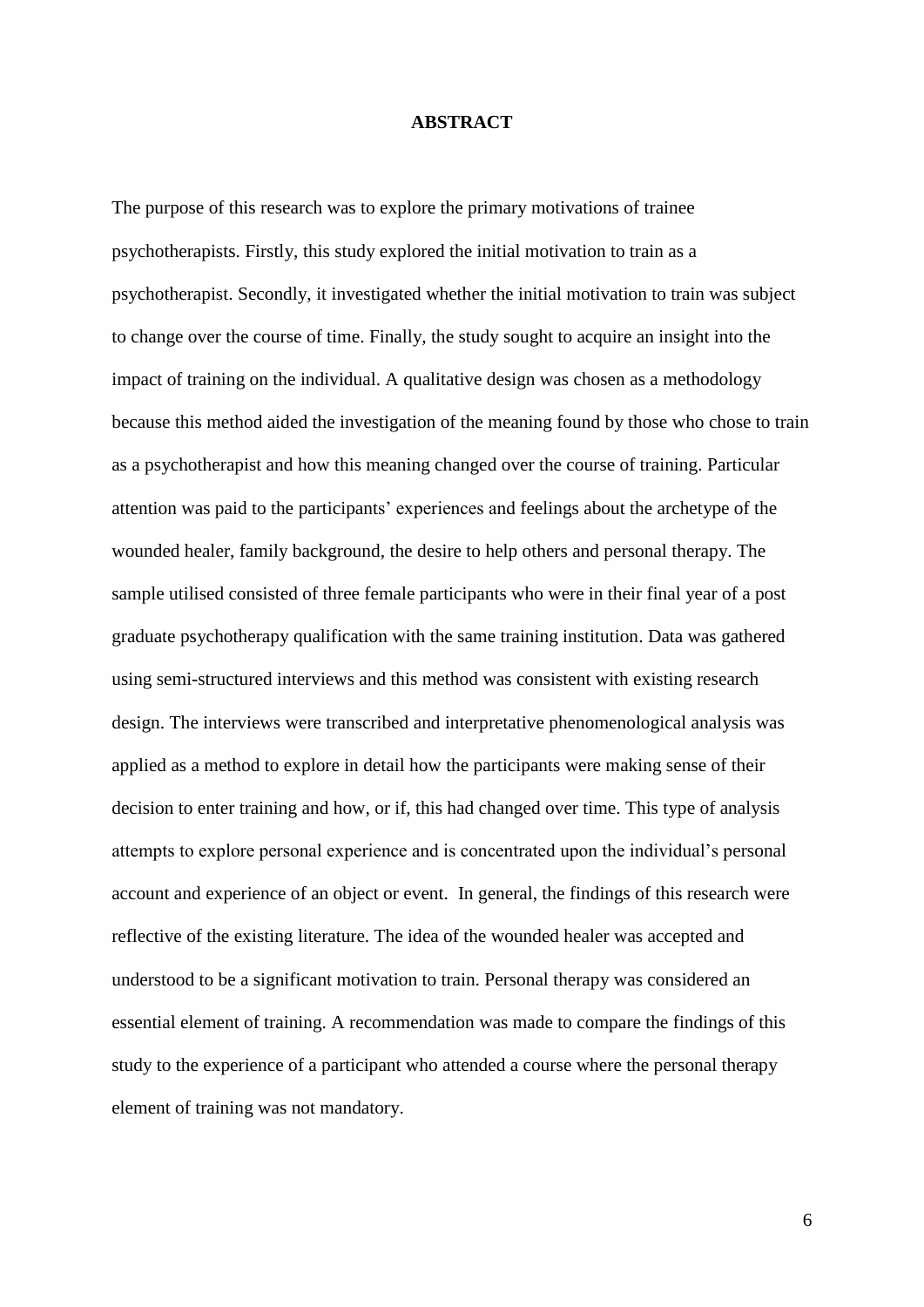## **CHAPTER 1: INTRODUCTION**

#### **1.1 Background**

When Freud (1914-1916) first founded psychotherapy, the psychoanalyst was in a position of power and knowledge in the therapeutic relationship. The patient went to the psychoanalyst in order to be cured of their mental illness or distress. Over the years, the theory and position of the therapist has changed, where a more equal and co-created relationship is understood to exist between therapist and client. The therapist can learn equally as much from the client as the client can learn from the therapist (Casement, 1985).

According to O'Morain (2012), Ireland has experienced rapid growth in the number of psychotherapists over the past thirty years. The Irish public's attitude towards psychotherapy has changed too. While no national statistics exist on the number of psychotherapists practising in Ireland, a submission by The Psychological Therapies Forum (2008) gave a combined total membership of over five thousand therapists to self regulatory bodies. This figure does not include therapists who are not accredited to a particular body. These figures illustrate the shift which has occurred in Irish culture in relation to the current social acceptance of psychotherapy for both the therapist and the client. Where in the past, members of a community would look to their local priest for psychological help in times of distress, there now exists a desire to seek help from a professionally trained psychotherapist. In response to this demand there has been a surge in numbers of those who chose to enter psychotherapy training and in the number of new training institutions which have become established.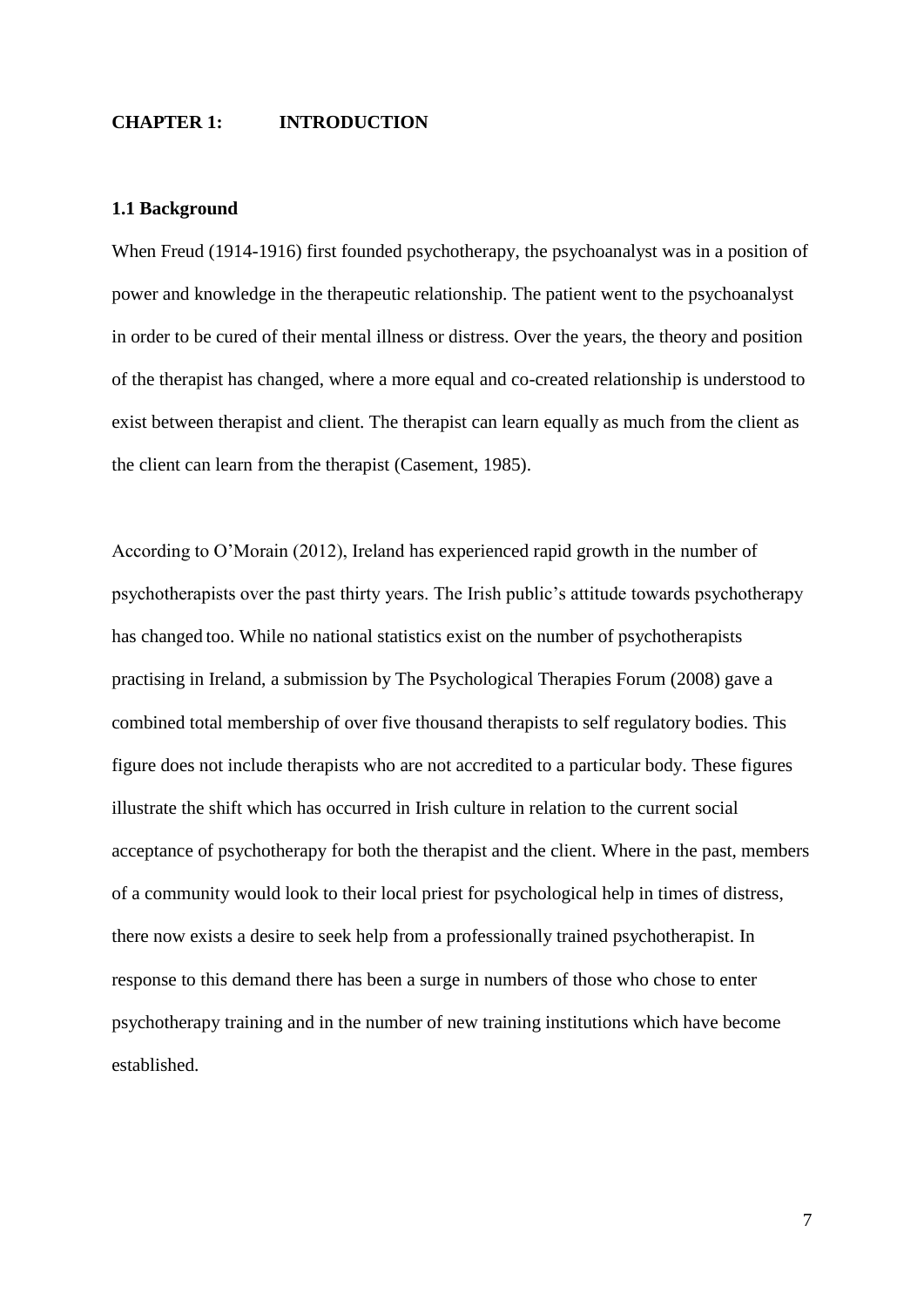There exists a fascinating body of research, regarding the reasons why one would choose to train as a psychotherapist. The idea of the "wounded healer" (Miller, 1997) is echoed in much of the research available historically on the subject. Hammon (2001) addresses the "five wounds" which therapists may be attempting to heal, either consciously or unconsciously, by entering into a career in psychotherapy. These he lists as follows: The Capacity to Believe; The Capacity to Imagine; The Capacity for Concern; The Capacity to be Alone; and The Capacity of Object Usage. Maeder (1989) has suggested that therapists attempt to fill their own inner emotional void via their work. They seek personal validation and emotional intimacy via their therapeutic interaction with clients. Sussman (1992) conducted a series of semi-structured interviews with psychotherapists that provided a number of motivations, including the wish to feel affirmed by others and the desire to feel intimately connected to others.

# **1.2 Aims and Objectives**

The aim of this study is firstly to seek a better understanding of the following; what motivates the individual to train as a psychotherapist? Secondly this study seeks to ascertain; how does this motivation change over the course of training? What is the impact of training on the individual?

In attempting to answer these questions, this study will explore the archetype of the wounded healer (Miller, 1997), the impact of training over time and the meaning found in psychotherapeutic work. It is intended to do this by exploring, with participants, any challenges they encountered in training and how this compared to their expectations prior to commencing training.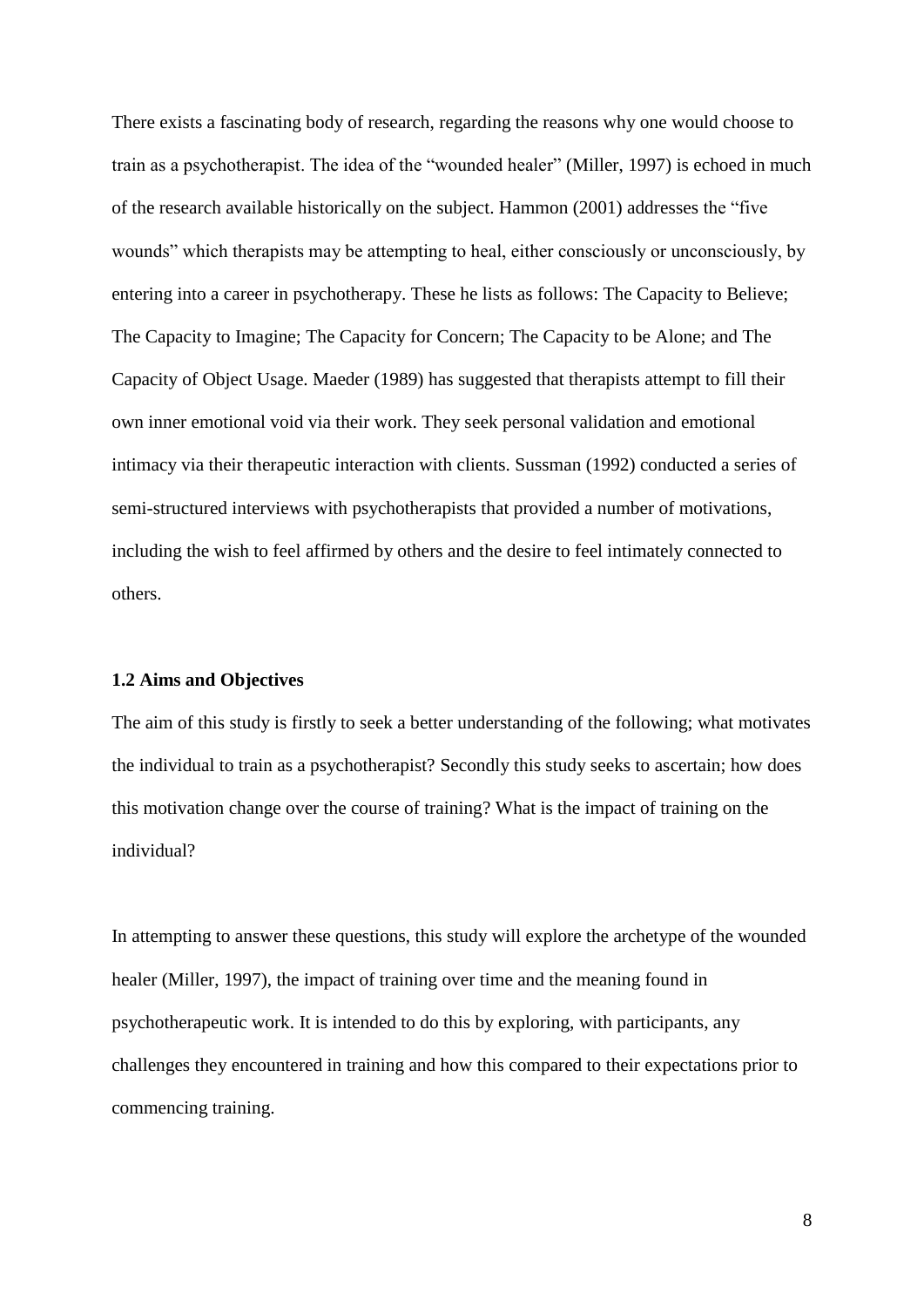# **CHAPTER 2: BACKGROUND**

#### **2.1 Introduction**

The literature review utilised in this study focuses, to a large extent, on a body of work which exists surrounding the archetype of the wounded healer. This archetype refers to healing power, which manifests itself in the healers own wounds and in the extent to which they have understood their own recovery process (Zerubavel & Wright 2012). These wounds can facilitate empathy with the client, where the counter transference is used appropriately as a tool by the therapist in furthering the client's recovery (Gelso & Hayes, 2007).

# **2.2 The Wish to Feel Real**

One motivation identified, for those who choose to train as a psychotherapist, is the therapist's wish to feel real. Winnicott (1967) found a relationship between emotional wellbeing and a sense of feeling real. This sense of feeling real, he stated, came about through awareness of danger, of feeling unreal, or of a false self. The realness Winnicott (1967) talks about is closely related to mindfulness and to becoming aware of the desires and fears that lie in the unconscious. The decision to embark on a career in psychotherapy offers the opportunity, not only to feel real, but also to feel alive, creative, spontaneous and playful. It is important to note that if the trainee therapist does not achieve these milestones, then the sense of feeling real and indeed the five wounds which Hammon (2001) describes, will not be satisfied. This study intended to address this concept. It was a significant motivating factor in choosing this topic and in the questions it intended to address.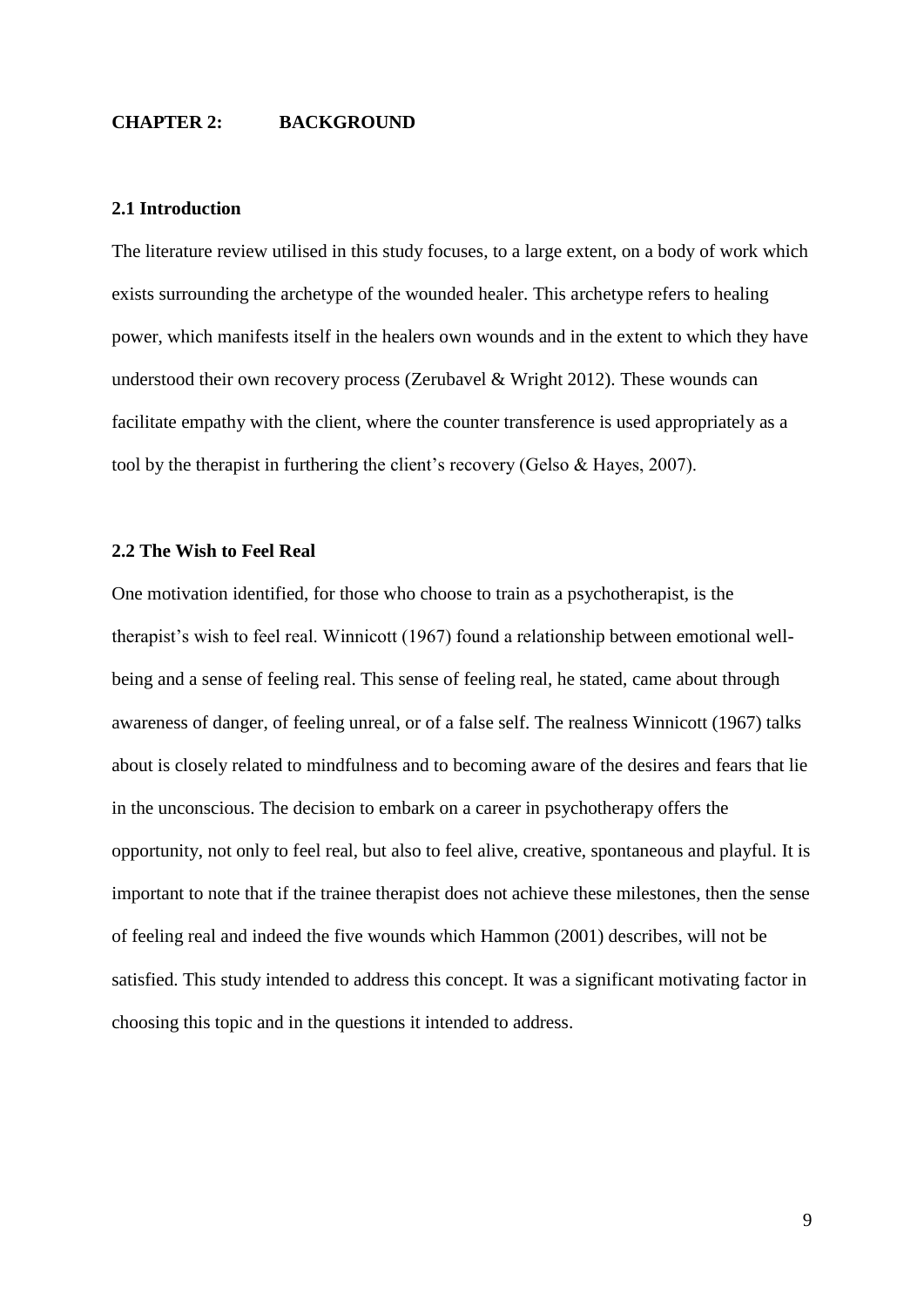#### **2.3 Family Background**

Henry, Sims and Spray (1971, 1973) suggested that mothers of future therapists are typically loving, but also either overprotective or dominantly aggressive. Roe and Lunneborg (1990) indicated that those who work a caring profession, such as psychotherapy, tend to come from overprotective parents. Maeder (1989) hypothesised that therapists are attracted to the position of authority, the dependence of the client upon them and the hope of healing themselves through healing others.

According to a paper published in 2005 by Farber, Manevich, Metzgsr and Saypol, there is a consistent yet speculative theme in clinical literature on this topic. Its contention is that a large number of therapists felt isolated, sad, hurt or alone in their childhood and chose a career in psychotherapy as a means to fulfil emotional voids experienced in childhood.

Miller (1997) states that therapists are often found to have come from stressful home environments, where their emotional needs were not being fulfilled. Miller makes specific reference to future therapists who, she states, typically have narcissistic mothers and therefore have mastered the art of reading the signals of others in order to stay connected emotionally. Sussman (1992) also linked therapist's choice of profession to narcissistic needs. The therapist gains psychical fulfilment when clients put them on a pedestal, in a position of power, and idolises them.

According to Barnett (2007), those who apply for training often present as resilient or with no problems of significance, yet over the course of training, early or past traumas tend to manifest themselves. Nine interviews with therapists, carried out by Barnett (2007), identified themes of early loss, deprivation and narcissistic needs. Each of the nine interviewees had experienced some type of loss before they reached twenty years of age. The interviewer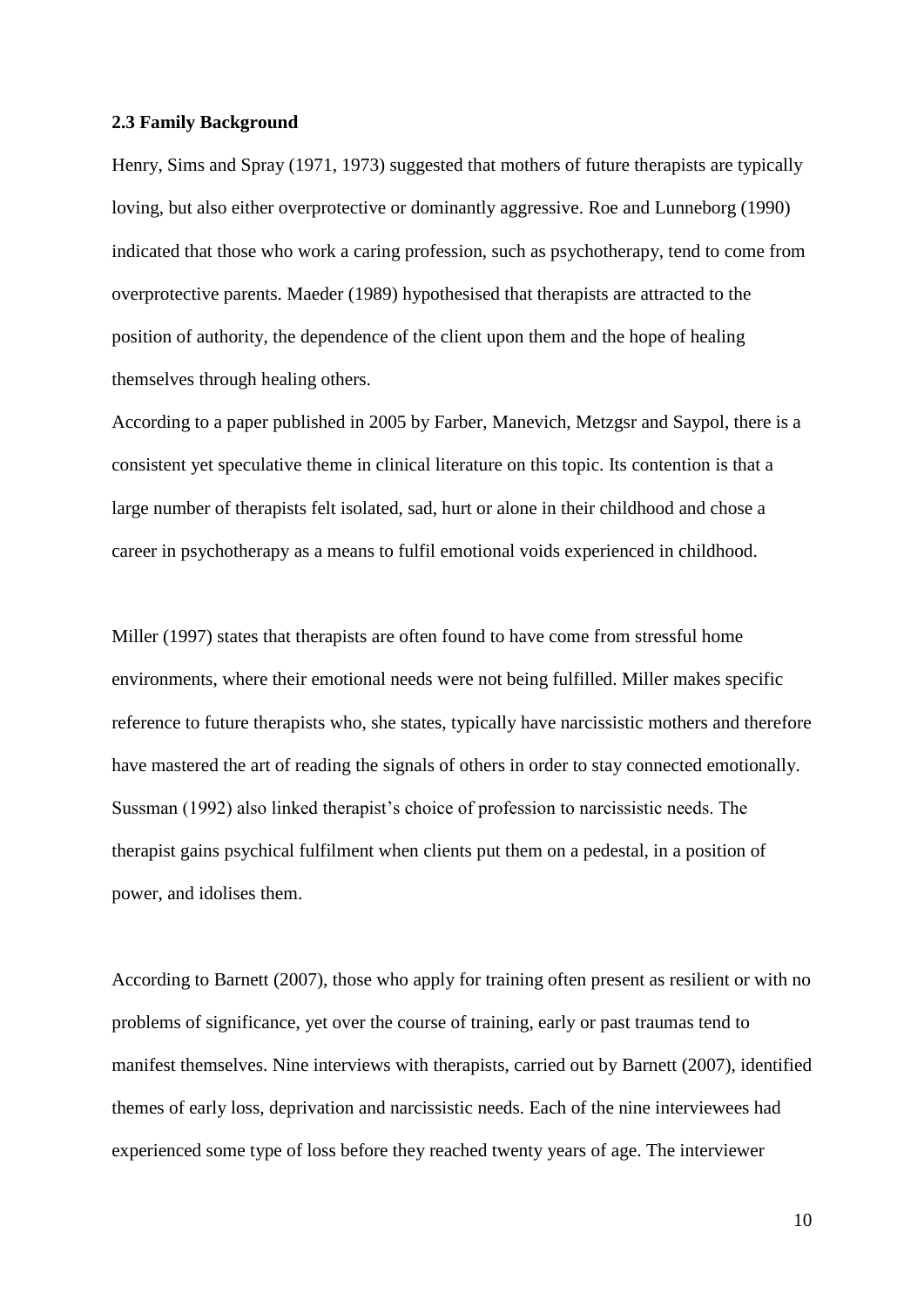found that absent fathers had lead to the loss of an emotionally present mother due, in most cases, to depression. These findings contrast significantly to a study carried out by Norcross and Guy in 1989, where fathers were found to play an active role in the lives of, and have a positive influence on, the therapists involved in that particular piece of research. Four of the therapists interviewed by Barnett (2007) had experienced feelings of abandonment and rejection due to either attending boarding school or not living at home during school. Interestingly, the interviewees in this study had experienced a loss of intimacy, in that they felt there was no one available to listen to them, or in whom they could trust.

In a study by Rizq and Target (2010), adult attachment interviews (AAI) and personal therapy interviews were carried out on twelve trainee therapists. The results showed that half of the interviewees had insecure feelings with regard to attachment and that most of those who took part in the study had taken on a care-giving role to a physically or mentally ill and in some cases abusive, family member from an early age. Two participants in the study were found to have earned secure attachment and scored highly in their reflective functioning. This indicated their ability to reflect on and work through difficult childhood experiences, such as care-giving roles. Those with insecure attachments scored markedly lower in their reflective functioning, suggesting that these participants struggled more with power roles within the therapeutic relationship. These participants spoke of feelings of powerlessness during their childhood and experienced difficulties in relation to trust and conflict in their personal therapy during training.

Richard (2012) states her belief that she chose a career in psychotherapy in order to heal herself and to give to others the emotional contact which was missing from her own life. Her work is driven by a desire to understand, be understood and to engage with others at a deep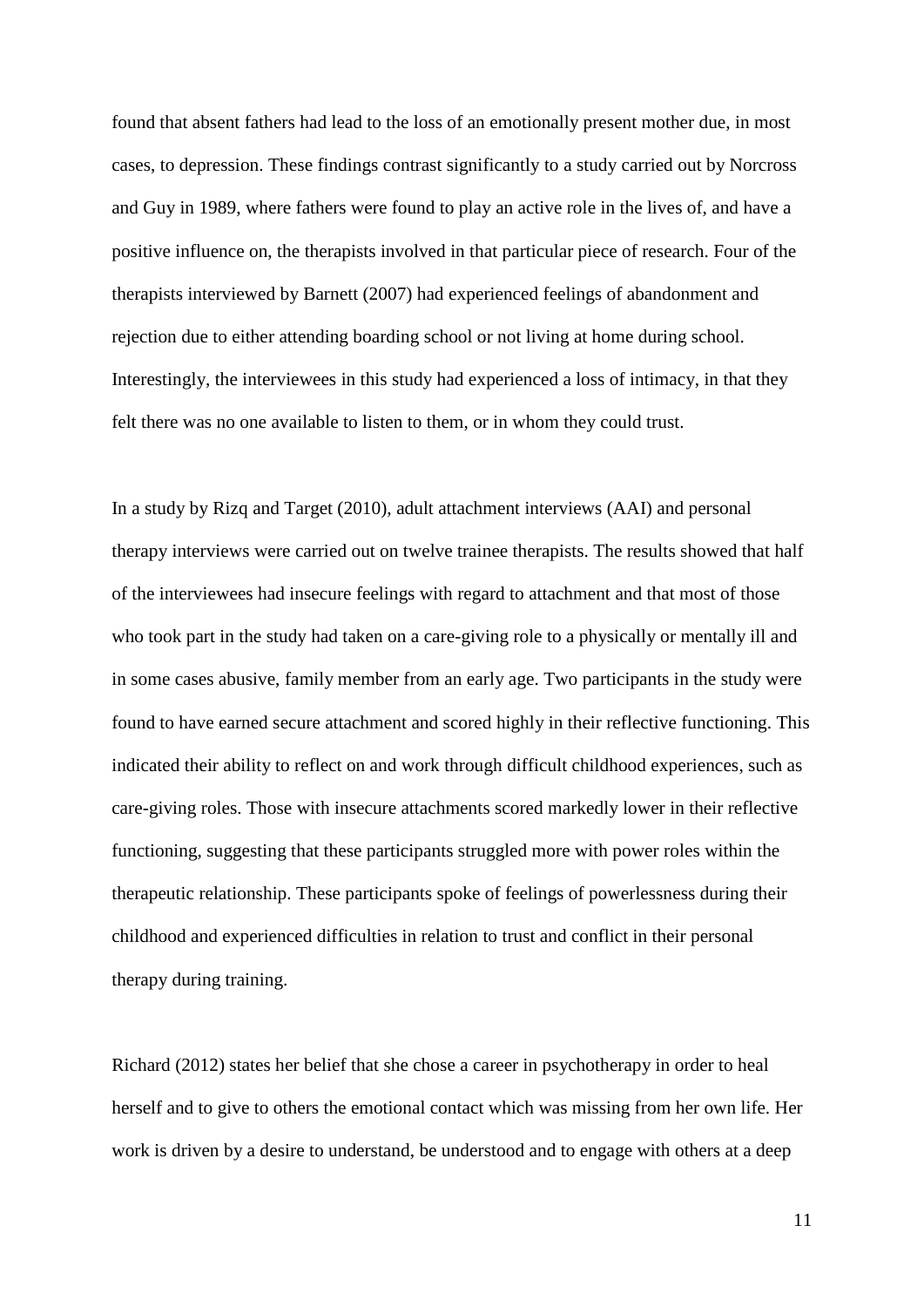emotional level. She describes the journey of growth as a difficult and lengthy one, for both therapist and client, in which trauma is repeated and played out. She emphasises the need for both failures and successes to occur within the therapeutic work, in order for this growth to take place. Thus, the desire and opportunity to heal one self can be used as a driving force to help the therapist through periods of difficulty, particularly when they feel stuck and hopeless in their work with a client.

#### **2.4 The Wounded Healer**

Hammon (2001) describes five wounds, calling them developmental arrests, which therapists may be attempting to address, either consciously or unconsciously, by choosing a career in psychotherapy. These developmental wounds are discussed in terms of capacities, which were created in early life. Hammon's paper draws heavily on the work of D.W. Winnicott. The Capacity to Believe refers to the therapist's ability, or lack of ability, to deal with the unknown. The therapist's role demands the ability to tolerate uncertainty and indeed paradox. Ultimately this refers to the therapist's belief in the power of the therapeutic process. The Capacity to Imagine refers to the therapist's ability to use their imagination in order to see and hear beyond what is being presented to them by the client. These imaginative capacities appear first in early infancy. Within the creative world of the imagination, lies the capacity for healing for both therapists and client. In early life, the infant must learn to distinguish themselves from the other. In doing so, the infant then gains the capacity for concern; and the realisation that it is possible to love and hate the same person. Hammon (2001) contends that a lot of therapists choose a career in psychotherapy in an attempt to achieve the capacity for concern, where the therapist has experienced the ruthlessness and hate of a parental figure in their own childhood.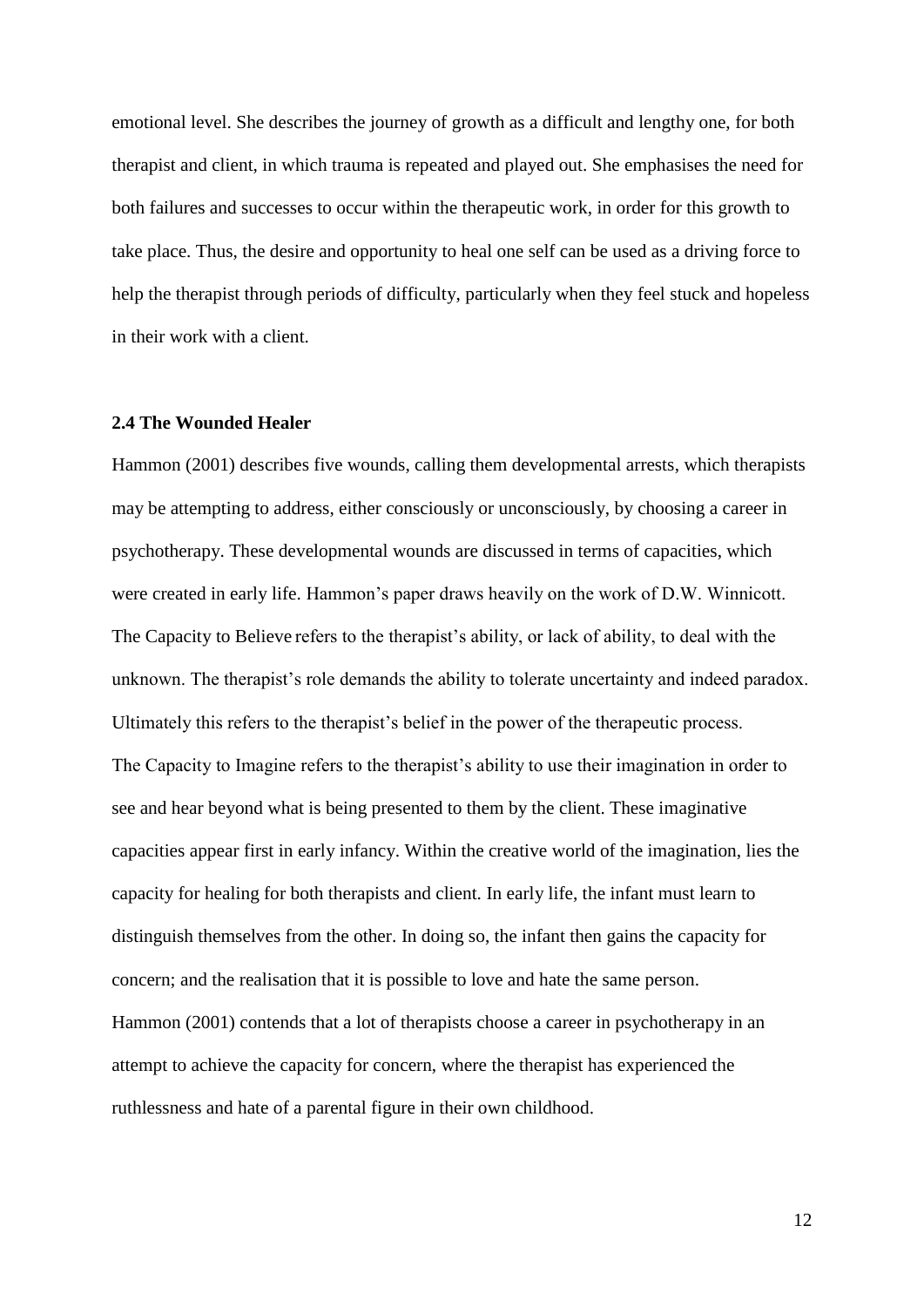The Capacity to be Alone refers to the therapist's ability to be alone within the therapeutic relationship. Clients will often project their feelings, for example feelings of anger or sadness, onto the therapist. It is the therapist's capacity to be alone in this experience which will determine how well they engage with their client and the therapeutic process. The Capacity of Object Usage refers to the developmental stage one reaches when one's relationships with the object world are no longer controlled or influenced by projections. Psychotherapy training allows for further growth in understanding one's own splitting, projection and projective identification.

Mander (2004) emphasises the need to look for "the helper in the patient" and "the patient in the helper" when interviewing applicants. The author suggests that there are some similarities between the initial assessment of a client entering psychotherapy and the interview for a candidate wishing to enter psychotherapy training. In both situations there is an individual who wishes to engage with a process which involves education and transformation of the self. The client is at a point where difficult emotions and feelings are preventing them from functioning normally and which they require assistance to deal with. The candidate is driven by a wish to help the client cope with these difficult emotions and feelings by providing a space where they can be processed. The client must demonstrate an ability to engage with the therapist and enter into a therapeutic relationship which will encourage self reflection and better ways to cope with overwhelming feelings. The candidate must demonstrate the ability to reflect on themselves and their capacity for empathy, both of which would come from their own traumatic life experiences. The candidate's capacity for empathy with the client is limited to the degree to which they have reflected on their own experience of what the client is currently going through. A common motive for those entering psychotherapy training is to give to their clients that which they, or their caregiver, did not give them. The desire to help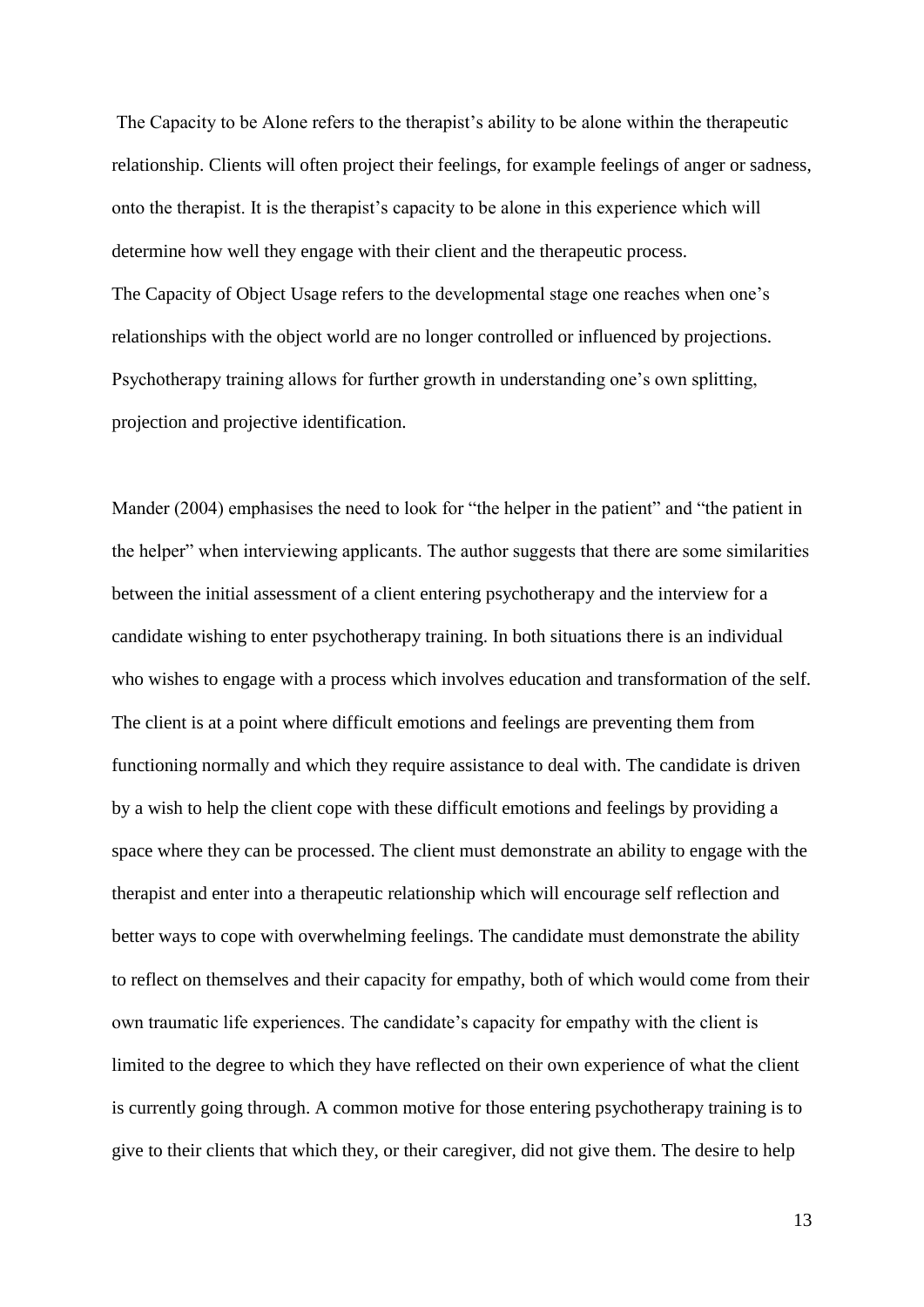others can often come from an unconscious desire to revisit with another a loss or lack from early childhood, which resonates with the therapist (Mander, 2004). According to Casement (1985), the therapist will find echoes of, and differing aspects to, their own history, from the history of their client, which thus allows for a great deal of learning from the patient.

A quantitative study carried out by Orlinsky and Ronnestad in 2005 showed that most therapists in the sample were aware of the link between their choice of career in psychotherapy and their own experience of personal distress. The idea of the wounded healer suggests that by experiencing personal struggles, the therapist becomes more psychologically aware and therefore can have a better understanding of their client's struggles.

According to Norcross and Farber (2005) the motives to train are not always conscious to the candidate. The notion of helping people is examined from a deeper perspective in this piece of work. It suggests that there must be something to gain in the process of helping others and that here, unconscious motives could be found. It is suggested that in healing others, the therapists use the therapeutic alliance to also heal themselves. Their choice of career allows for a particularly special relationship, which is more intimate than some other caring professions, and which allows for a dual healing process to occur. Psychotherapists are often criticised for being too concerned with pathology as opposed to health. However, in the author's experience, there are only a small number of practitioners who are preoccupied with their own difficulties to the extent that it is to the detriment of their clients. Indeed the therapist's belief in the healing power of the therapeutic relationship may encourage the client to mirror the therapist's experience. This type of interaction can only hinder the therapeutic relationship if the therapist expects the client to match the pace of, and level of dedication to, their own healing experience (Norcross & Farber, 2005).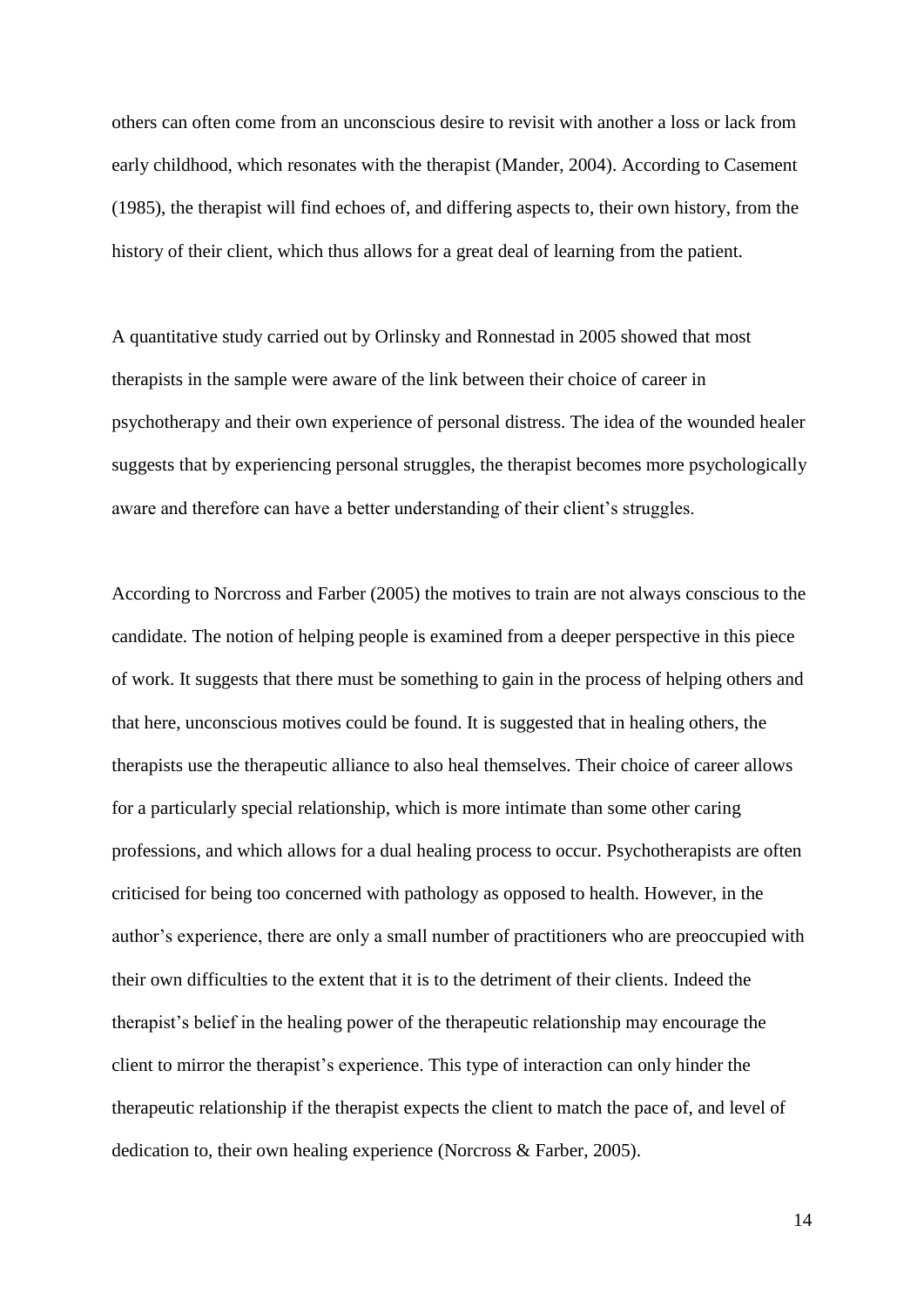Stone (2008) states that traditionally, there is an emphasis on creating and holding professional boundaries between therapist and client as opposed to allowing for a dual suffering to occur in the work. Stone (2008) notes that the idea that love and compassion within the therapeutic space, can change the therapist as much as the client, has existed historically for many years. The vulnerabilities that will emerge, as a result of the wound in the healer, allow for the activation of healing in the client and indeed again in the therapist. The power of this type of engagement, both positive and negative, is recognised by the therapist. This paper alludes to a belief held by alternative healers that love is a vessel through which healing energy can be channelled from a universal source, through the healer to the client.

MacCulloch and Shattell (2009) describe an experience of entering training without any awareness or insight into the existence of woundedness. On reflection, the motivation to train is suggested as recognition that there is some part of one which requires healing, and directs one towards a profession in which this healing could take place. This profession offered a hope that this deep internal struggle could somehow be supported and understood. The training included an element of personal work in which it was accepted that the trainee would have personal struggles to work through. Thus there appears to be a conscious or unconscious calling for some who are wounded towards a caring profession, where there is the opportunity to experience a feeling of well-being and spiritual fulfilment. Working with others psychopathologies leads one to a greater insight into one's own psychopathologies and to the opportunity to experience another's journey of recovery. There is an onus on the practitioner to attend to any possible wounds and to work through those wounds to a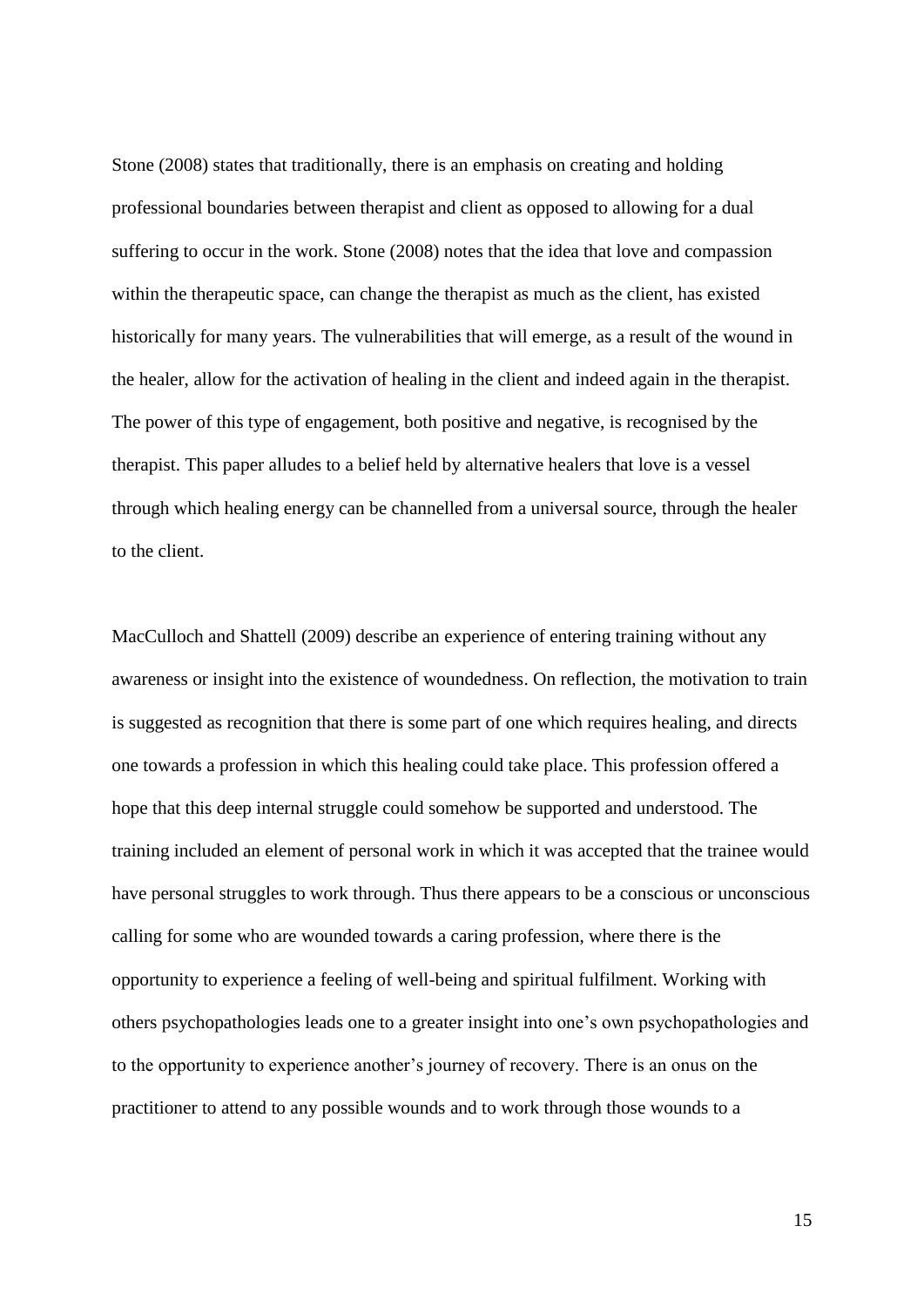sufficient level, in order for their experience to benefit, rather than hinder, the work with their clients.

Weingarten (2010) concluded that therapists who have experienced trauma in their own lives have many skills to offer the client who has experienced trauma and also that the therapist has much to learn from the client. However, it is a long process and requires both parties to be brave and patient with the difficulties they encounter along the way. She states that if both therapist and client can tolerate this exceptionally painful, yet wonderfully precious process, they will learn that this pain too shall change and pass. She describes how as a therapist "I offer what I have wanted to have offered to me" in relation to her own experiences of trauma. This "offering" relates to the benefits of her own self-reflection, creating a safe and comfortable space and room for the client to flourish. She calls this practice "reasonable hope" and describes it as a style of therapy which is focussed on exploring what is happening in the present, rather than attempting to achieve future goals.

Zerubavel and Wright (2012) have stated that there is an inconsistent response from psychologists in relation to wounded healers. This in turn has an impact on the wounded healer's decision on whether to disclose their trauma or not. It is proposed in this paper, that judgements around the impact of the healers woundedness can differ, taking into account the following: firstly, the features of the trauma and any social taboos associated with the type of trauma, and secondly; the degree to which the individual has worked through and resolved their trauma. This is a vital element in the understanding of the vastly different responses to wounded healers by psychologists. The metaphor of a physical scar is used to denote the degree to which the wounded healer has resolved or worked through their trauma. The scar, therefore, can be seen as the impact the trauma has left upon the individual. This would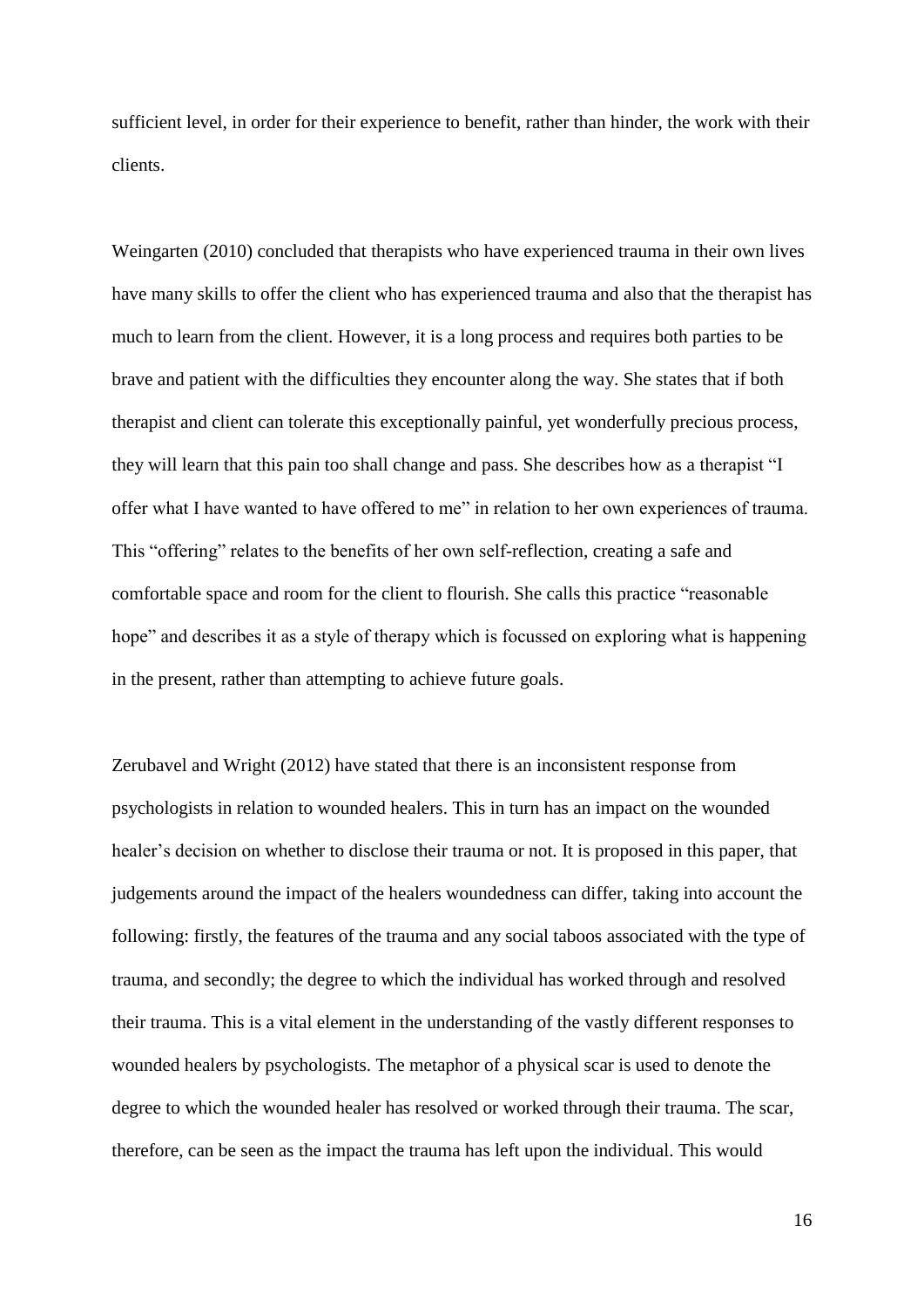include how they deal with feeling traumatised and cope with anxiety. It would also include their response to being emotionally evoked and how they wear their emotional difficulties physically. The metaphor of the physical wound is used to describe how one would treat and care for the wound. This would involve regular cleaning, check-ups and the protection of the wound from infection, yet also giving the wound enough exposure in order to heal fully. The trauma can be characterised by the nature, severity and time span of the trauma. It is suggested that the social stigma attached to the type of trauma the individual has experienced will also have an impact on the level of difficulty encountered upon disclosure, as well as the response received from their colleagues. It is noted that while professional colleagues may not share the view associated with the social stigma attached to the particular trauma of their client, they may well share this view in relation to the wounded healer (Zerubavel and Wright, 2012).

#### **2.5 The Wish to Help Others**

A study by Henry, Sims and Spray (1971) showed that the most common motivations to work in a caring profession were the desire to help and understand people, and through this, the desire to help and understand oneself. In a study among psychologists, the highest rated source of career satisfaction was found to be in the promoting of growth in clients by Stevanovic and Rupert in 2004.

According to Farber et al. (2005), studies in this area have produced a common theme; that therapists obtain most satisfaction from the feeling that they are making a difference, and can be of help to their clients. Farber et al. (2005) cites Burton (1972) who describes how the founder of person-centred therapy, Carl Rogers, expressed his desire to have an impact and for his work to count. Another attraction to a career in psychotherapy is the freedom to be as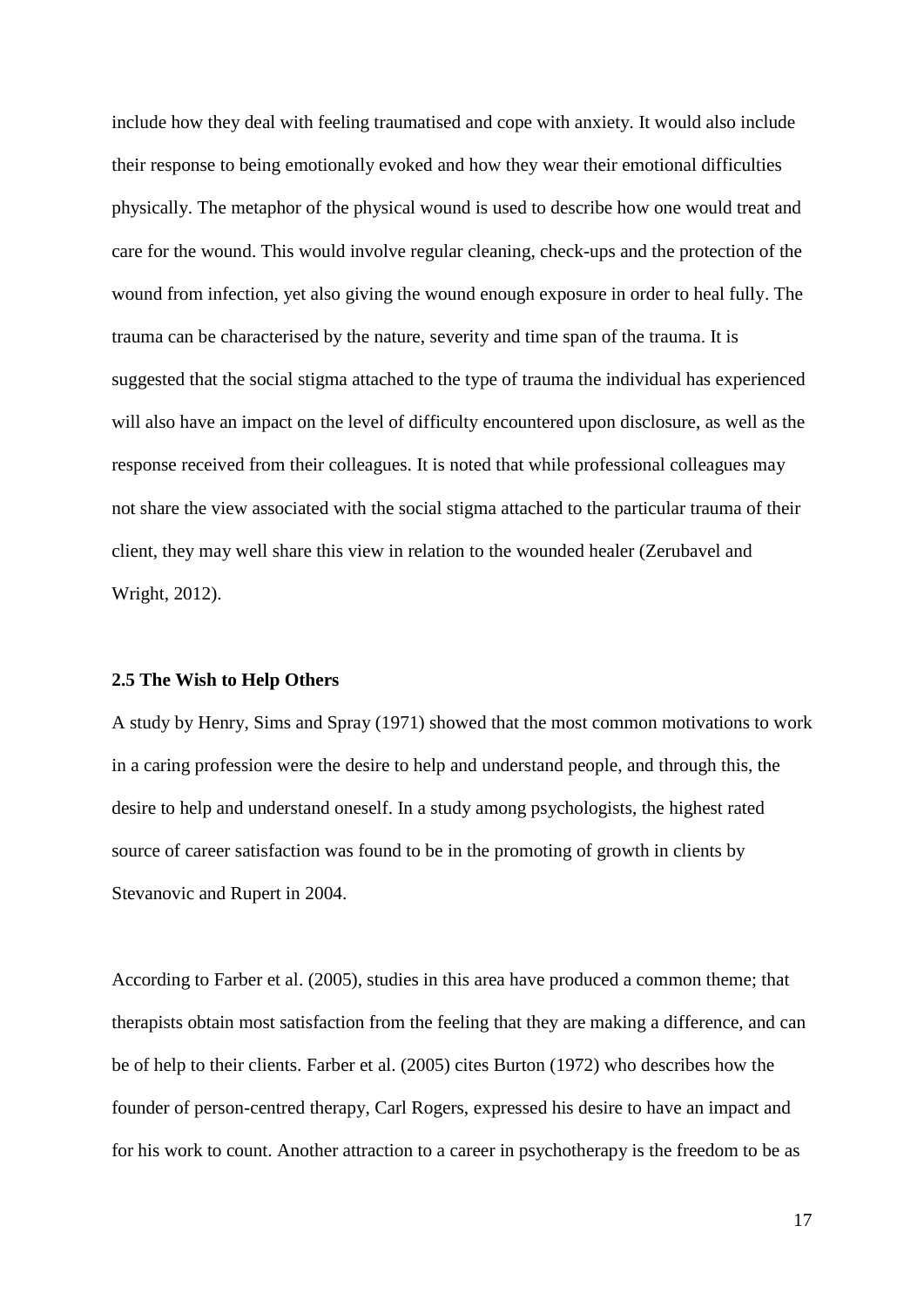authentic and real in the relationship as possible. Unlike other jobs, where a particular image must be maintained, the work of the therapist encourages the real self to be present with the client. This creates a relationship that is experienced as both intimate and healing (Farber et al., 2005).

Ritz (2006) emphasises the need for personal engagement of trainee psychotherapists in all aspects of training including both academic and clinical. She alludes to a preconceived notion of those who enter training, in that they will learn a theoretical framework which will explain or account for all psychopathologies of their future clients or indeed all the phenomena of life. Therefore the desire to sustain a career as a therapist should be driven equally as much by emotional development as academic achievement. Trainees require emotional support from their training institution in coming to terms with the reality that such an explanation does not exist. Instead they are encouraged to focus on developing their ability to reflect on themselves. Ritz (2006) also alludes to how often the initial motivation to train can change over the course of training, when certain idealisations of the intended career are not met.

# **2.6 Conclusion**

This study aimed to determine not only what motivates an individual to enter training, but also to identify if this motivation changes throughout the years of training, and how the process of training impacts on the individual. While there is a considerable amount of research available regarding the reasons why therapists choose this career, there appears to be less research on how these initial motivations might change upon engagement with elements of training, such as personal therapy and clinical placement. The objective of this study is to add to the existing research and to gain a better understanding of the topic for future reference.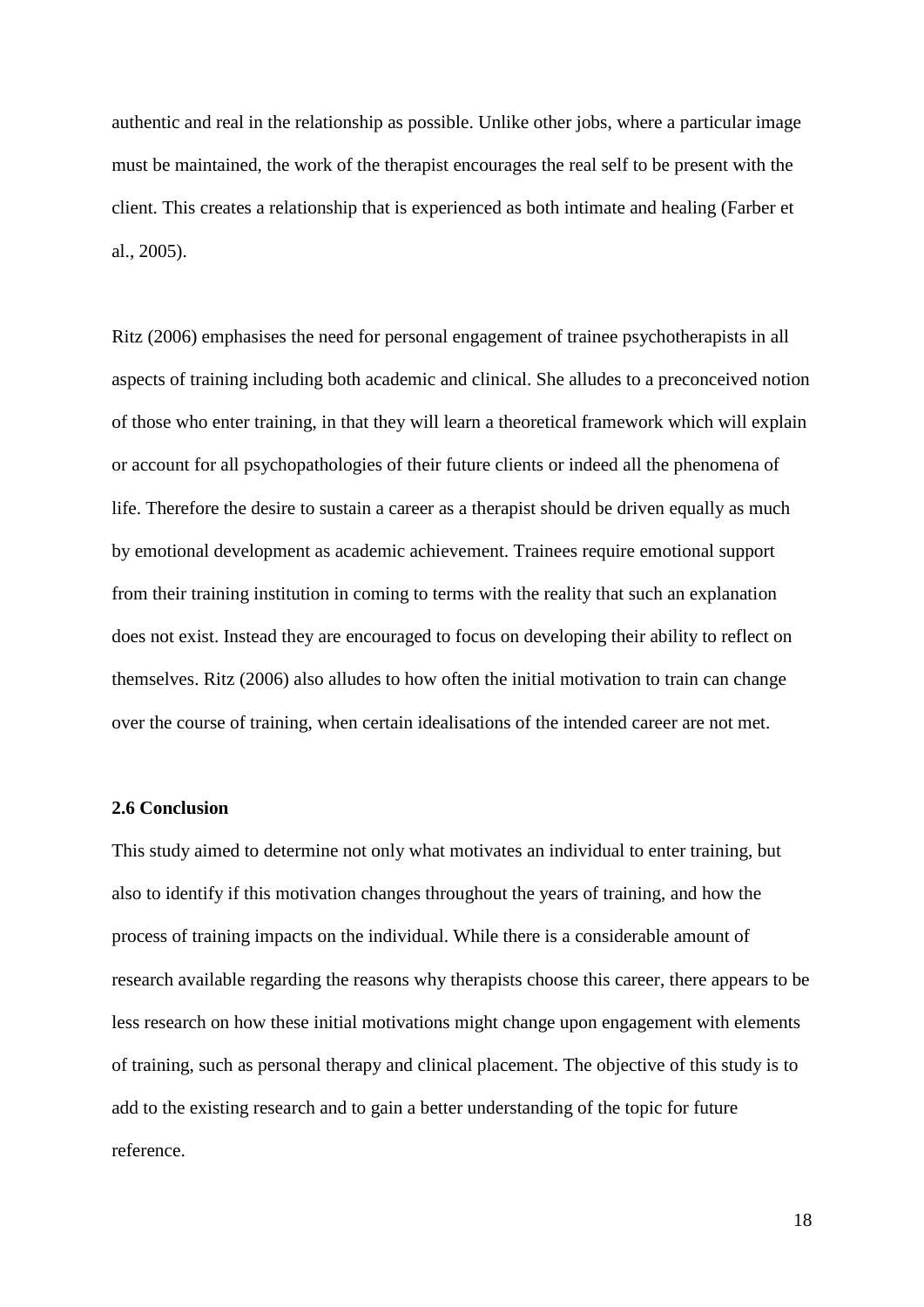## **CHAPTER 3: METHODOLOGY**

#### **3.1 Research Strategy and Design**

This study explored the reasons why the participants chose to enter psychotherapy training. It examined their personal experiences and reflections in relation to this decision. The most appropriate method for this style of research was a qualitative approach. This method was deemed more appropriate than a quantitative approach, which is concerned with measuring a subject using a number of specific variables and would not allow for a more in depth understanding of the topic. Qualitative research has been described by McLeod (2001) as a way of looking at the meaning people use, in order to make sense of their experiences. This method aided the investigation of the meaning found by those who chose to train as a psychotherapist and how this meaning changed over the course of training. Qualitative research allows individuals to voice their own personal experience with the phenomenon under study and as such, the type of data collection used in this study required flexibility. It is for this reason that semi-structured interviewing was believed to be the most useful and appropriate. It allowed the interview to be more open and malleable, creating deeper and more authentic responses from both the participant and the interviewer. This was ideal for trainee psychotherapists, whose work involves being aware and in touch with their emotions. A series of open ended questions were used to explore the topic with the participants. The interview allowed for a safe environment, where the participant could describe their experience in their own time and in detail, something that would not be possible using quantitative data collection methods, such as a questionnaire. Semi-structured interviewing also allowed for the modification of questions, in light of the participant's responses, and encouraged the foundation of trust and rapport.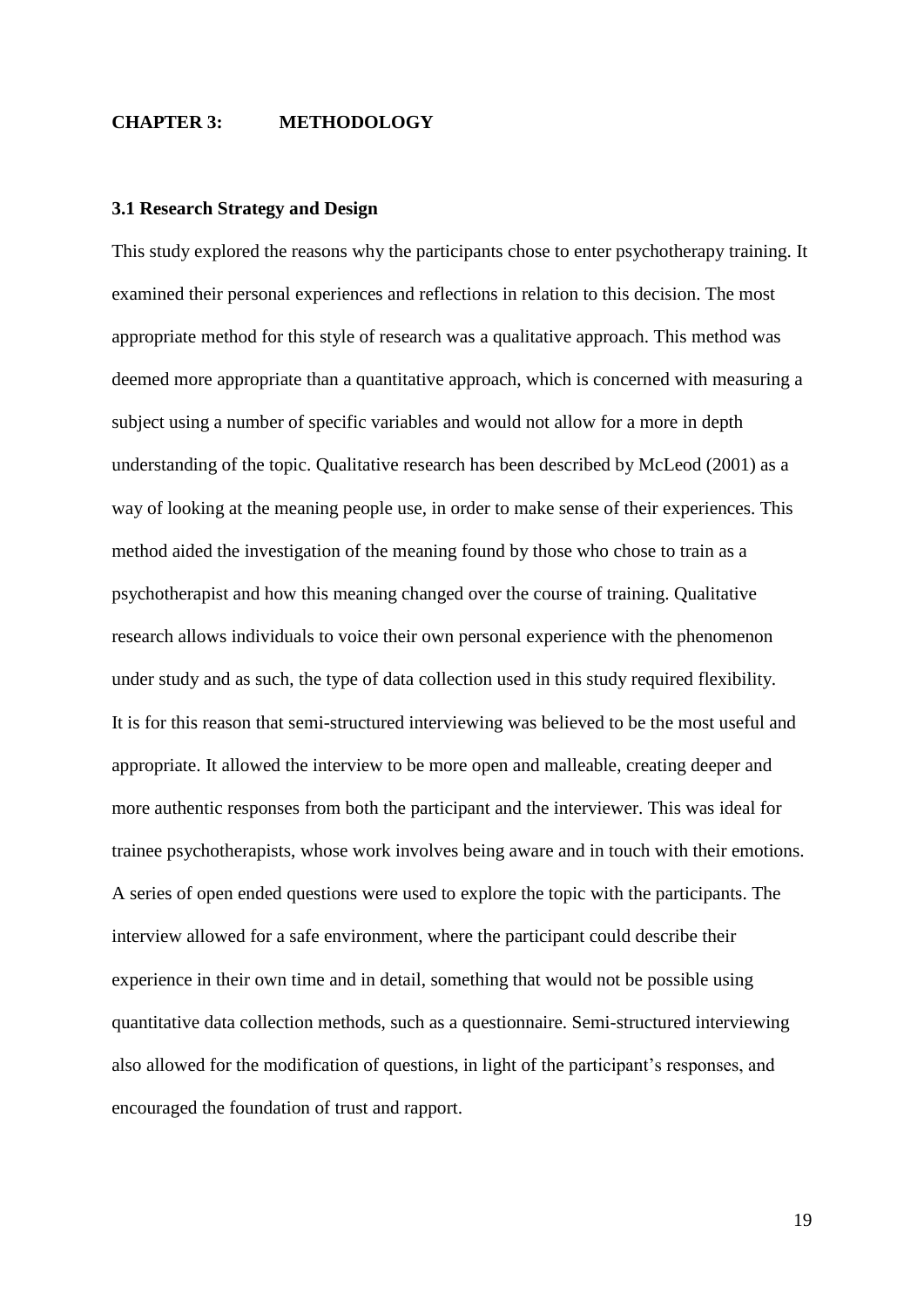#### **3.2 Analysis**

Interpretive Phenomenological Analysis was applied as a method to explore in detail how the participants were making sense of their decision to enter training and how, or if, this had changed over time. This type of analysis attempts to explore personal experience and is concentrated upon the individual's personal account and experience of an object or event. The aim of this analysis is not to gain definitive answers to specific questions but rather to gain a sense of each individual participant's world (Smith, Larkin and Flowers, 2009). Interpretive Phenomenological Analysis was most suited to this study due to the nature of psychotherapeutic training, which is a dynamic process. An active role was required by all who are involved in this research process, where the participants were trying to make sense of their experience and the researcher was further interpreting the participants meaning from that experience. This type of analysis is usually concerned with a small number of participants and aims to reveal some insight into the experience of those participants. Comparisons were made between each participant's experience and any emerging themes were noted. This was carried out by analysing each interview transcript using systematic, qualitative analysis. The next step involved writing a narrative account, which detailed the interpretation of each transcript, with verbatim extracts of each interview to support these interpretations.

#### **3.3 Sample**

Interpretive Phenomenological Analysis works through purposive sampling with a closely defined group. Three participants, who were in their final year of post graduate psychotherapy training, were selected. An email was sent to all final year trainees, inviting them to participate in the study. Three trainees were then randomly selected from the total responses received. Final year post graduate trainees were specifically chosen, in order to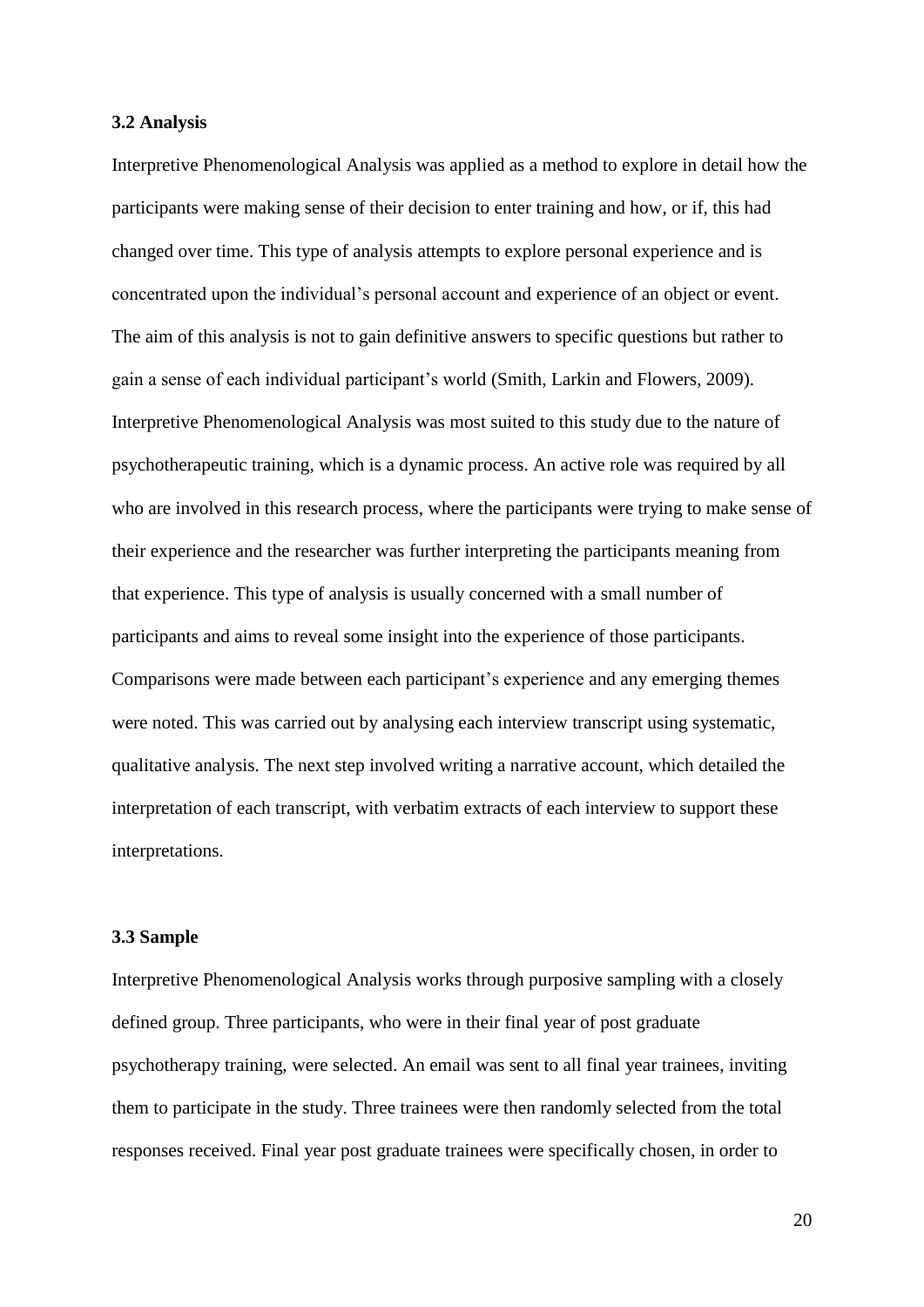gain further insight into not only the initial motivation to become a therapist, but also if this motivation changed over the course of training. The impact of training on each trainee was assessed. One training institution was selected in order to compare how similar training might impact differently on each participant and also to ascertain how each participant made sense of their experience in the same training institute.

### **3.4 Procedure**

An email of invitation was sent to all trainees, explaining the nature of the study and what was required of those who wished to participate. After randomly selecting three trainees from the responses received, further emails were exchanged with each selected trainee arranging the date, time and location of each interview. All interviews took place in a private, reserved meeting room, located in the college. Each trainee was given an information sheet upon arrival. This, along with an interview guide is attached as appendices. This provided information on the interviewer. It indicated the purpose of the study and requested a signature of their consent to participate. A Huawei smart phone was used to record each interview. Interviews were then transcribed in full at a later date.

#### **3.5 Ethical Issues**

Information was given to the participants in this study which contained all of the following: the topic of research; the methods which the researcher intends to employ; their rights as study participants; the possible advantages and disadvantages of taking part. Particular attention was paid to outlining the participant's right to choose what to respond to during the interview and to withdraw later if they so desired. This information was presented to the participant prior to the interview taking place, allowing time for any concerns to be addressed.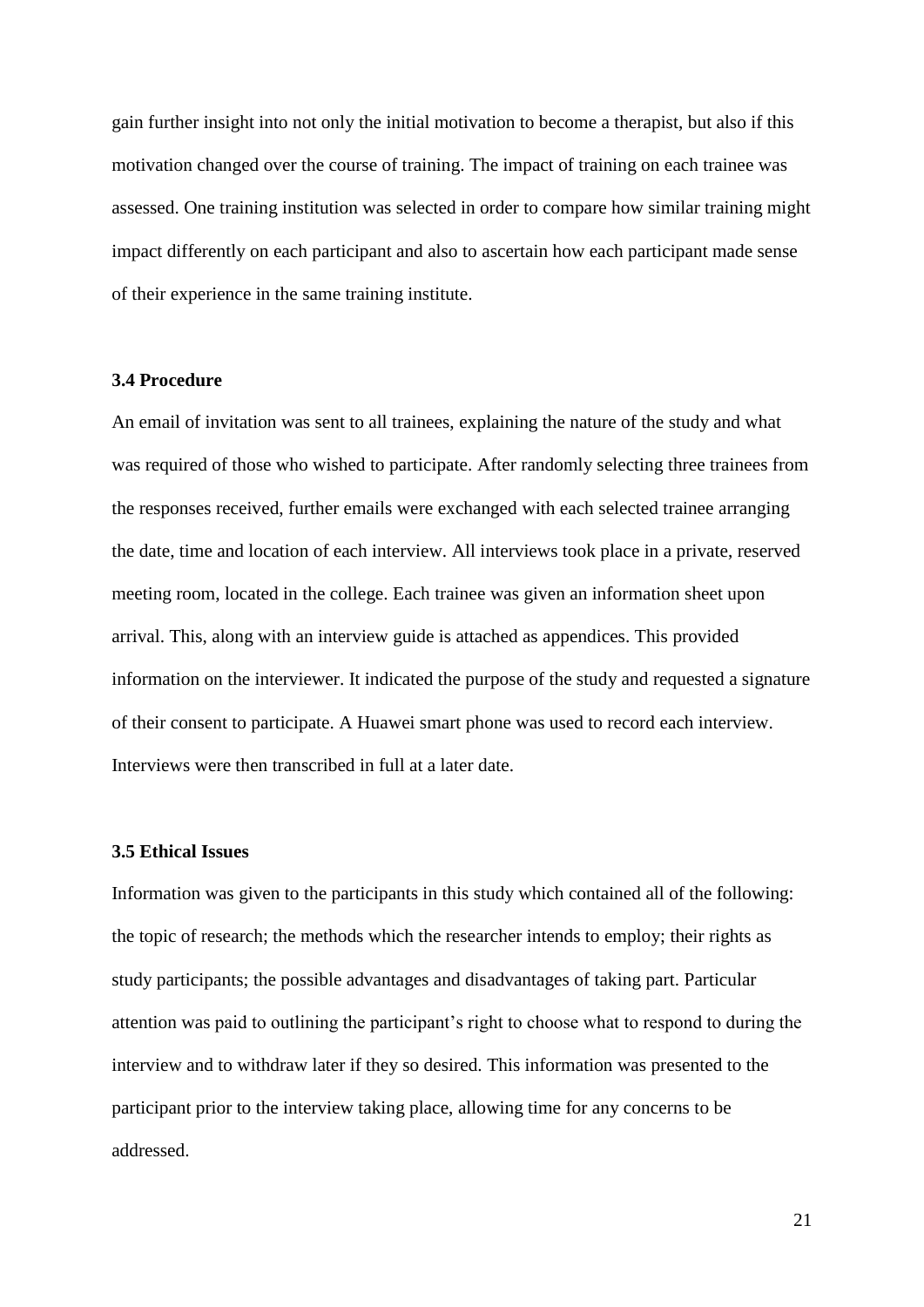Due to the highly personal and sensitive nature of the topic, and the data collection method chosen, participants were informed of the purpose and procedure of the interview style in advance.

The anonymity of this study's participants was prioritised. Pseudonyms were used on all documents in order to protect participant's identity. This sufficiently protected the participant's identity without losing the meaning in their responses. All recordings were stored on a memory stick, which was stored in a locked cabinet. Participants were made aware of their option to read the report upon completion and their right to withdraw from the study at any time.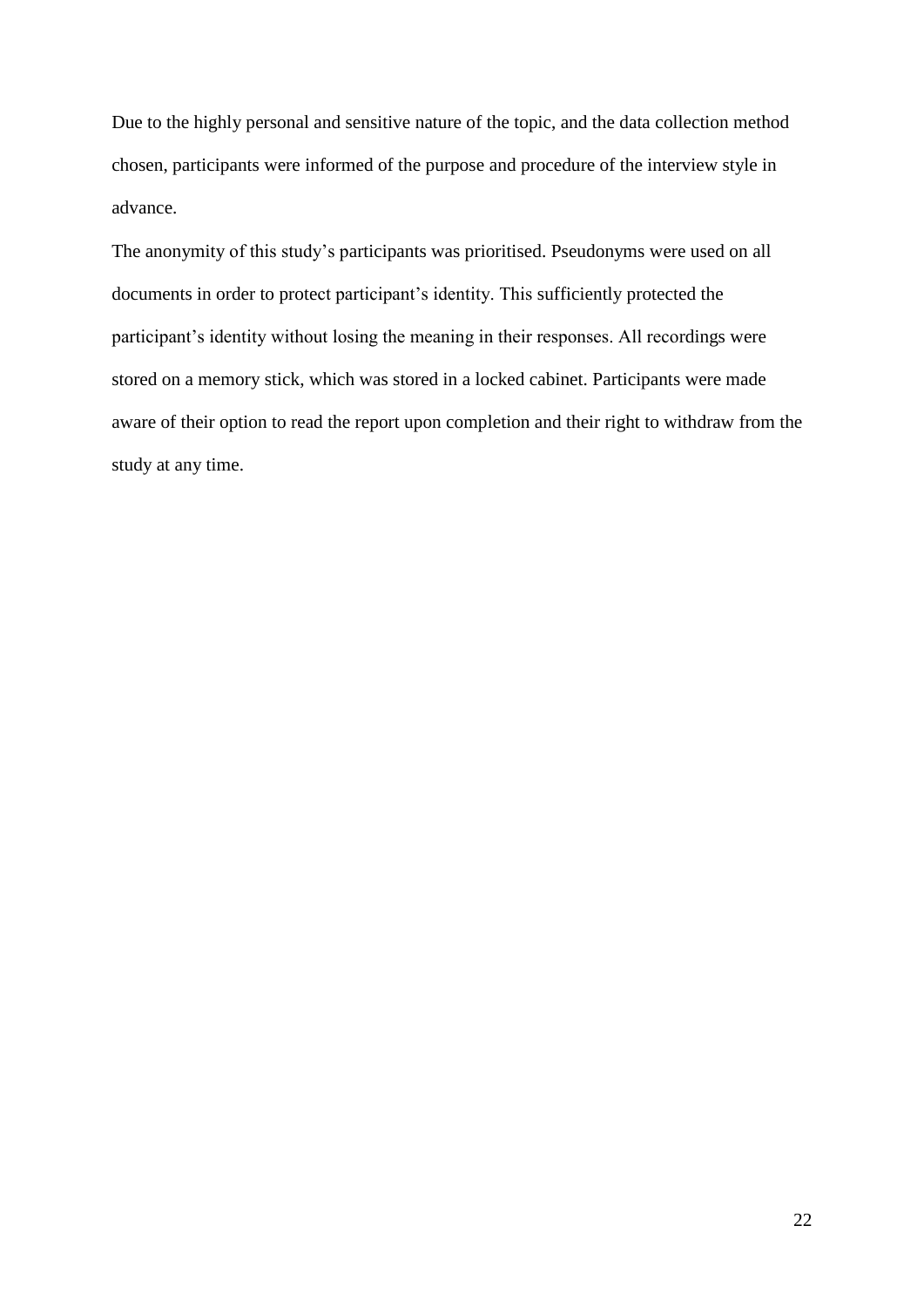## **CHAPTER 4: FINDINGS**

#### **4.1 Introduction**

The purpose of this chapter is to present the findings, following interpretive phenomenological analysis of the data gathered, from three semi structured interviews. All three participants were female and in their final year of post graduate psychotherapy training. Five master themes were identified and outlined. The findings were presented in a narrative style, and vignettes from the transcripts were used to illustrate the most significant master themes which were identified from the data.

# **4.2 Master Themes**

## **4.2.1 The Desire for Authenticity**

All three participants in this study agreed with the body of research which suggests that those who enter psychotherapy training are seeking to become more authentic. The first participant felt that this related to the process of getting to know oneself better and gaining a better understanding of oneself as a result of this:

*"as regards to knowing myself, there has been a huge.....like more insight and awareness of myself and you know I suppose a struggle to get to that point..."*

This participant also worked within a corporate environment throughout training and reflected on the lack of authenticity in that working environment in comparison to the psychotherapy working environment.

The second participant previously worked as a teacher, but found herself more in the role of a counsellor, rather than a teacher, with her students the majority of the time. This motivated her to move to a more authentic career, one that she felt was more true to who she really was: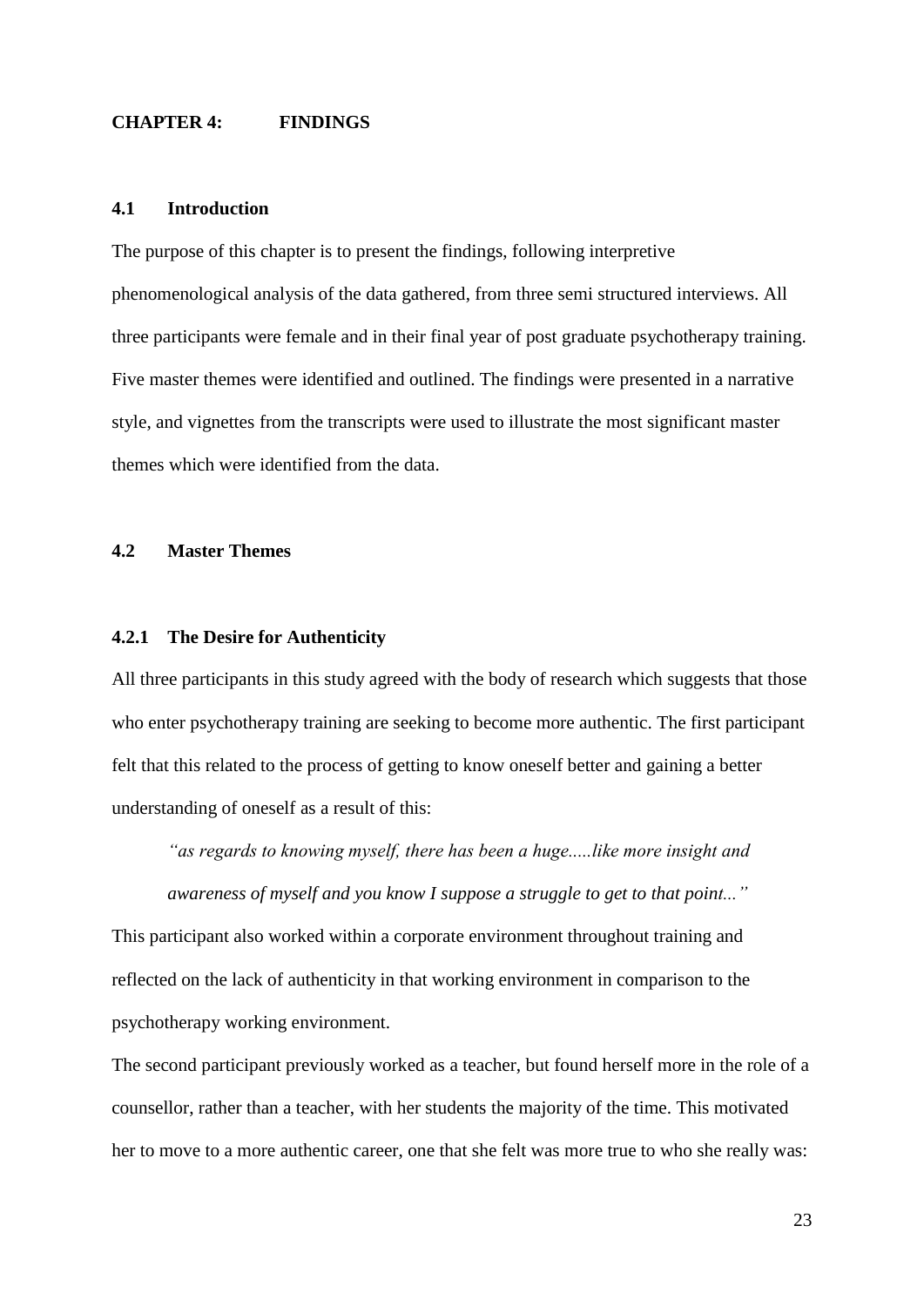*"I suppose the word authenticity comes to mind……I really feel that it has steered me to a more….stronger sense of self and that "to your own self be true" that kind of idea of you know yeah…..coming into your own existence"*

Participant three described how she had always been uncomfortable with anything which wasn't real or authentic, such as the false self, or the deception of others. She had also worked within a corporate environment and this experience consolidated further her motivations to train:

*"I worked in a kind of more corporate setting and I really just didn't like it at all. I just felt like the whole job was…..not important. I didn't think that I was making any kind of difference…"*

# **4.2.2 The Fantasy of the Helping Relationship**

All three participants spoke of their desire to help others as being a factor in their decision to enter training. Participant one had been in personal therapy for a number of years before entering training, and wished to be a part of the helping process which she had experienced from her own therapeutic relationship with her therapist:

*"And I suppose I went through that emotional corrective moment and I felt it was amazing and I just thought, oh my God you know? Like even just to be able to give that to someone else you know? That was the first kind of you know motivation..."*

Participant two said that she always had the desire to encourage and help others to become the best that they could possibly be. She became aware of this desire to help others in her teaching career and realised it was something she was good at. This awareness motivated her to gain more skills by entering training: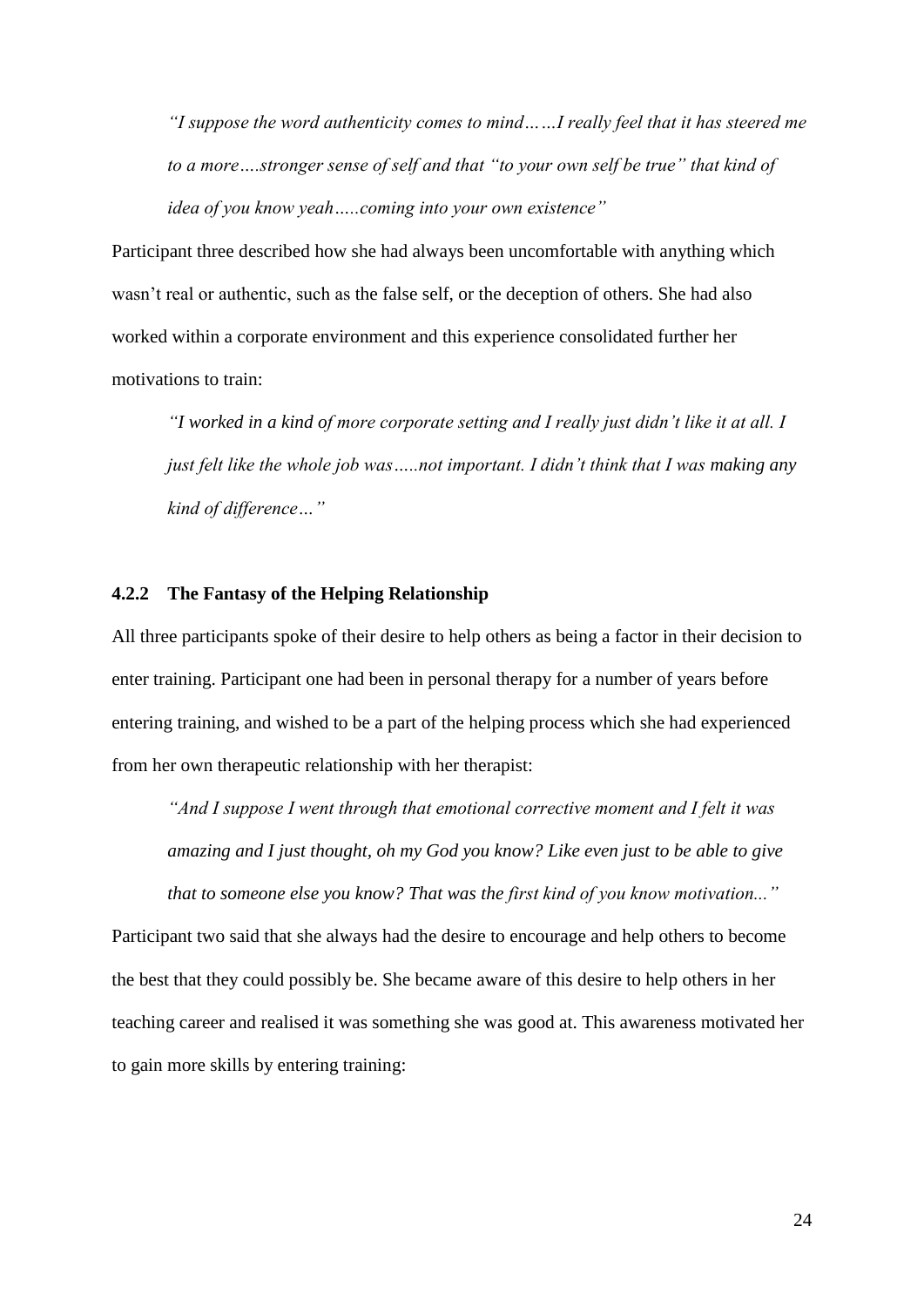*"I value mental health and sort of issues around being the best you can be. I would have worked with students with a lot of difficult situations so I think helping people would be something that comes naturally"*

Participant three spoke of her desire to help others by meeting people in a very intimate and special way, and of creating a close relationship, which could only be compared to that of a partner or family member:

*"You are meeting people who are, you know in many ways are, you know, your partner or your friend or family......in a really kind of like, hopefully in some way honest and truthful and I don't know I just.....different, yeah unique and kind of very prized and kind of special way, and yeah I suppose that was what I was looking for going into it..."*

# **4.2.3 The Motivation to Continue Training**

Participant one described how she thoroughly enjoyed the first two years of her training, and this lead to her decision to continue with post graduate study. She spoke of the many personal difficulties she experienced during the latter part of her training including nursing her then ill mother who subsequently passed away and the stress of juggling a full-time job along with studying for a post graduate qualification throughout this emotional turmoil. This however, she explained, only motivated her further to remain in training and pursue a career in psychotherapy. The participant became tearful and distressed upon recalling this difficult time in her training. She found it difficult to hold the engagement and eye contact of the interviewer:

*"... juggling college, juggling work, juggling everything.....it was extremely tough and you know it has even blown into this year as well.....yeah so that's been.....it's been......you know and I am still...I don't know...but it just gives me, you know, the*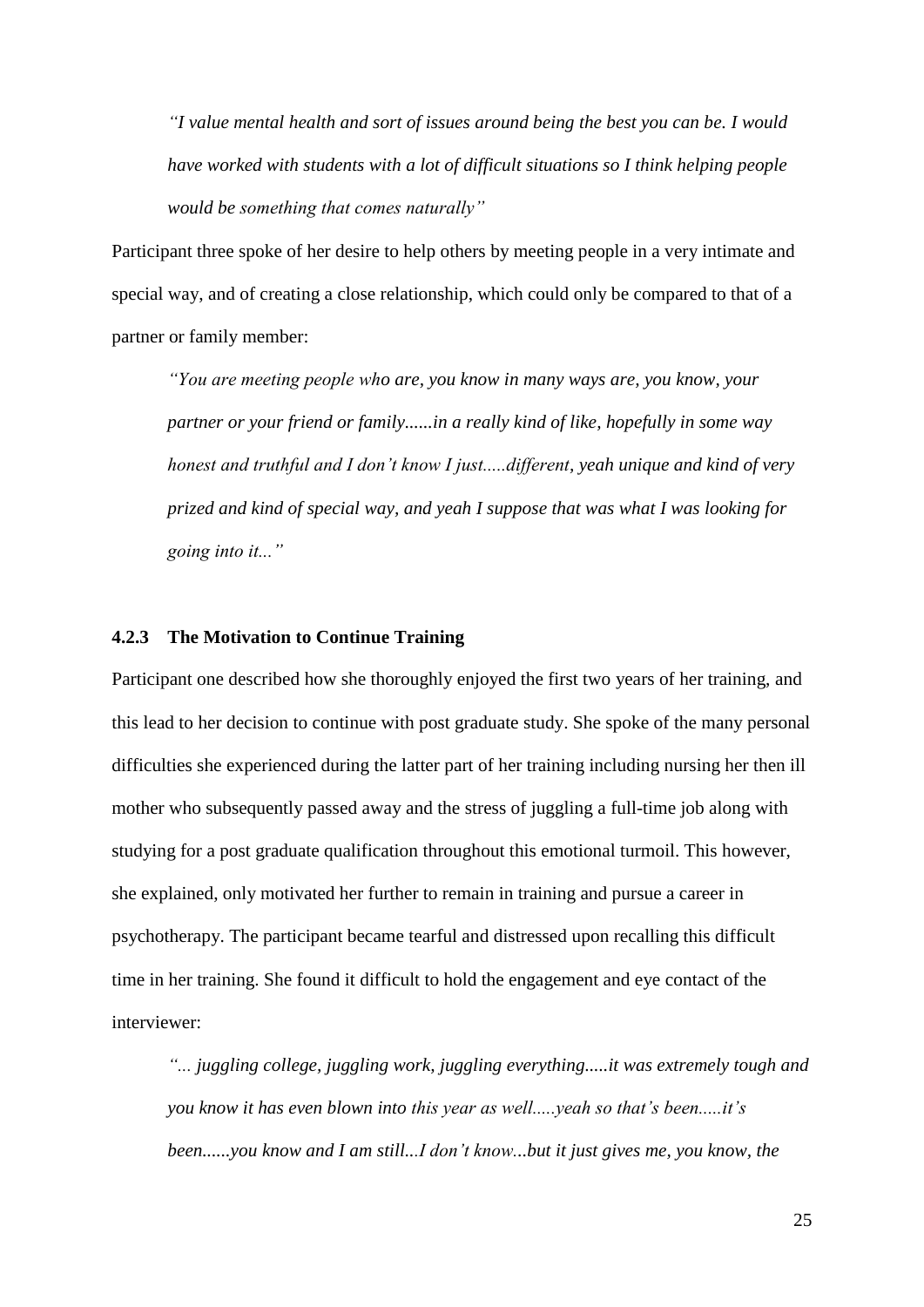*motivation to do this....and you know it's not down playing what happened with my mother but you know it's just going to be more and more motivation..."*

Participant two found that her experience of training was an extremely positive but challenging one. Similarly to participant one, she also really enjoyed the first two years of training. She felt motivated and eager to pursue a post graduate qualification:

*"I think I may have been curious in the beginning but as the training progressed I got a stronger desire to kind of get into the work….hence the decision to enter the masters after the higher diploma."*

Participant three spoke of how her curious and inquisitive nature of people and their behaviour played a large role in keeping her motivated to continue training. After completing a degree in psychology she realised that the parts of the course which she enjoyed the most were those which related to mental health and working with people with mental health issues. She much preferred these aspects than the conduct of research. They gave her the motivation to enter psychotherapy training where she found all of the parts of the previous course she had enjoyed were being taught and explored in far greater detail:

*"...I do remember the first few weeks almost this kind of dream like it was really I don't know......just really different and it was like everything that I had liked in stuff that I had done before, all the aspects of things that I thought, oh I really like this bit, it was like loads of that, it was almost like a drug like oh my God I love this..."*

# **4.2.4 The Wounded Healer**

Participant one was of the opinion that a lot of people who have worked through a trauma are drawn towards a career as a therapist. She had been in therapy for a number of years, during her early twenties, when she was experiencing symptoms of anorexia. The participant appeared quite anxious when she spoke of her illness. Her breathing changed, she appeared to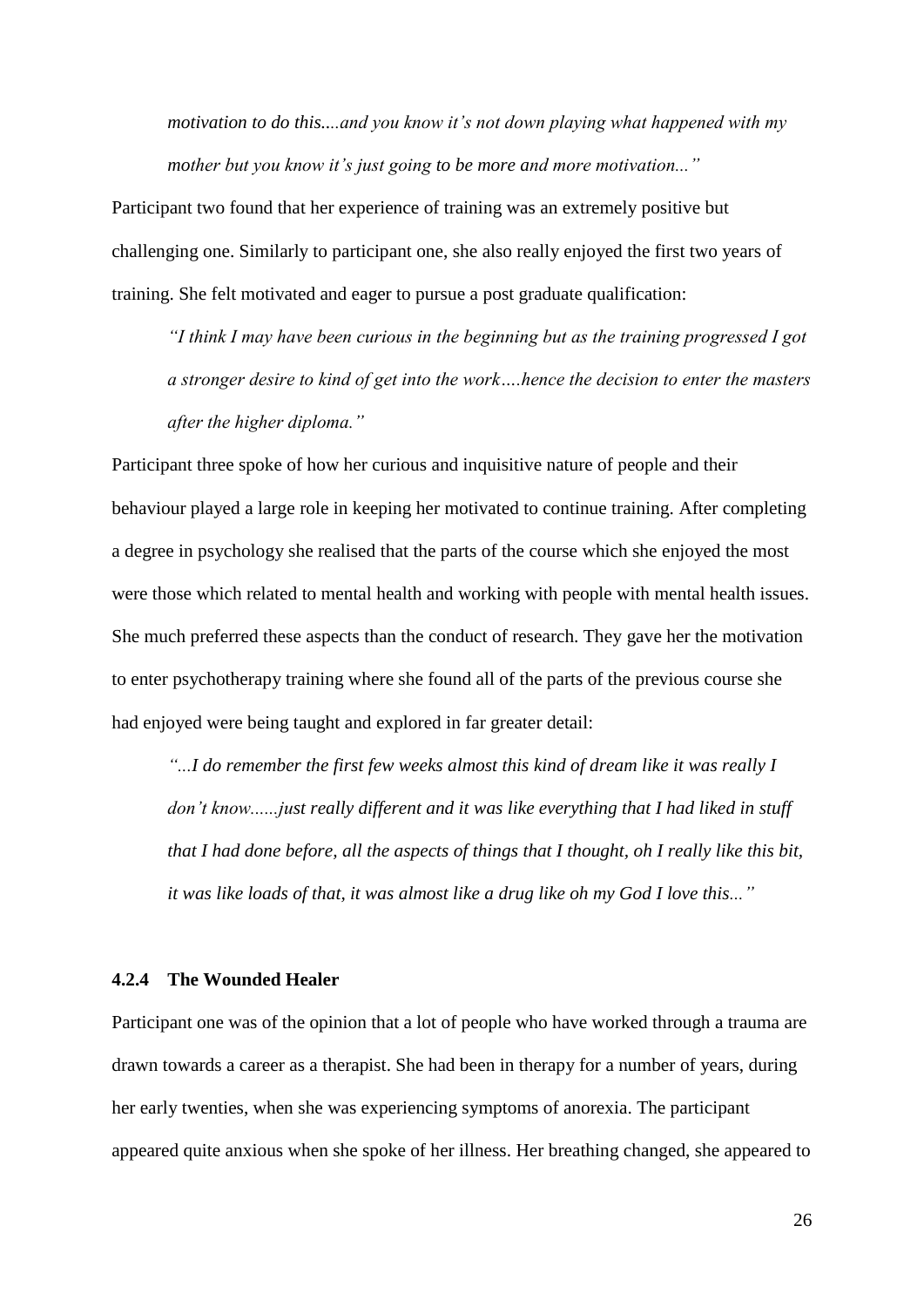dissociate a little and then asked me to repeat the question. She felt that having worked through her illness in therapy that she had a greater capacity for empathy with clients:

*"I think it brings you know...having gone through something significant...you do hold a bigger empathy towards clients..."*

However, she also made reference to risks involved in working with clients who have had a similar experience to her own:

*"...in doing a course like this you are afraid with an experience like that...you might identify too much with them and you know you have to be careful that you are being subjective with the client"*

Her view was that everyone who enters psychotherapy training is bringing something with them, although not necessarily a trauma, but rather their life experience:

*"...everyone has something...whether it is a trauma...not always but everyone is bringing something with them to this and is holding something to have that vested interest in this profession I think absolutely"*

She made it clear, however, that the trainee therapist would need to have invested a significant amount of time working through any trauma, or previous issues, prior to training, in order to adequately engage with the training process.

Participant two spoke of how she did not like the term wounded healer and its connotations, when she first entered training. In fact the notion of the wounded healer made her quite uncomfortable. However, over the course of training, she came to understand and accept this idea:

*"In the very beginning I didn't like the idea of it but again four years into it....yes I would say that there is that aspect to this work that at some stage, you know, you don't get through your goals in personal therapy without finding some wounds. I didn't necessarily think I had them starting out…so maybe I have become a wounded*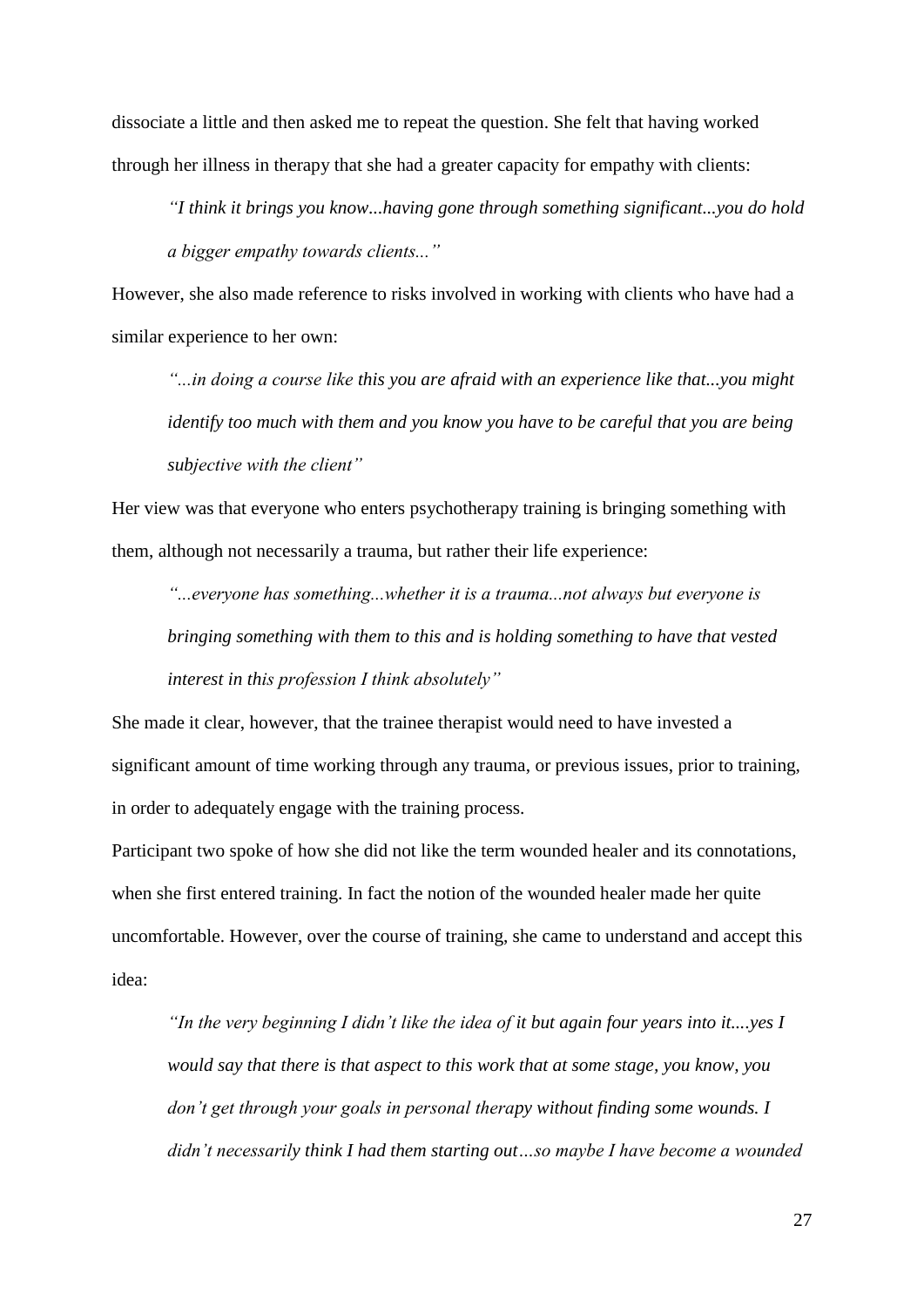*healer, or I am understanding myself more in that way...again starting into this no, I would have rejected it."*

She made reference to working through the wounds which she discovered during the personal therapy process and how this had been a positive experience and helped her to get through training:

*"...I would certainly say that it has impacted but in a positive way. I suppose I know I have used it before...it's like the rose bush, you have to hack it back and there is a lot of hacking back before the roses can come back again and I think that's a good analogy of the personal process aspect to this training for me"*

Participant three could relate to the term wounded healer and would agree that many people entering training are taking some type of a previous wound they have acquired with them:

*"...a lot of people who enter training will probably have some sort of... some sort of a wound or some hurt like, I don't think anybody doesn't..."*

She also discussed her views that it's more than just about previous wounds, but also a personality type. She had always been quite sensitive both to her own and to others pain and was curious to figure out why she seemed to be more emotionally invested than others:

*"...I suppose I have often thought about this myself...about myself...you know I might compare myself to other people I know and go, I wonder why I am more hurt or hold onto these hurts. So I don't know if it's a case of, for me personally, like it's the sensitivity thing, it's like I would be the type of person who is open to the level of experience on both ends of the spectrum so that you, you're.... you know what I mean you're more sensitive to your own pain, to other people's pain and maybe you dwell on....maybe I would dwell on pieces more"*

However she felt that it was this sensitivity that is her greatest asset, for her work as a therapist, as it allows for greater understanding of others pain.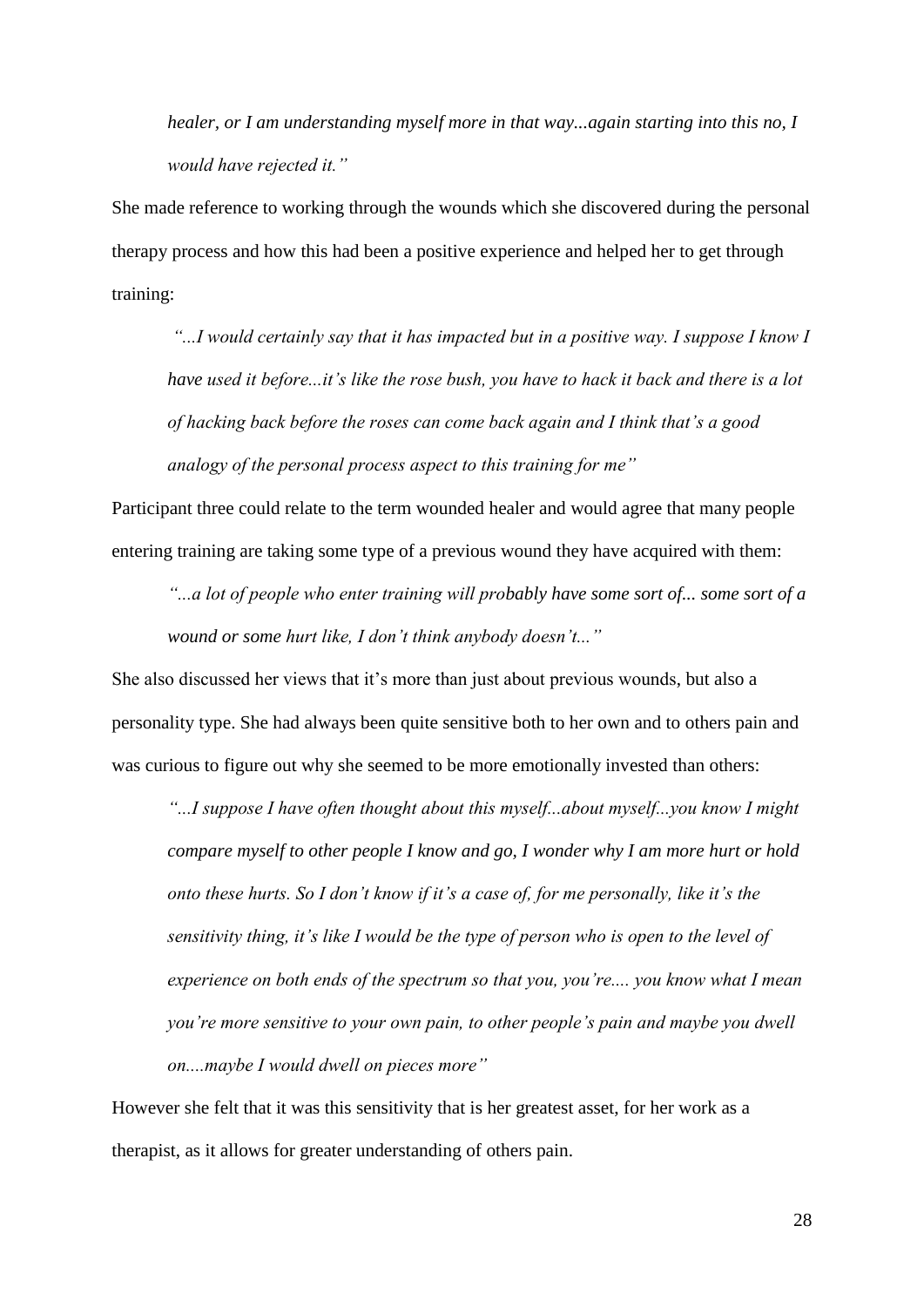#### **4.2.5 Personal Therapy**

All three participants agreed that personal therapy should be a mandatory part of training. Only one of the three participants interviewed had been in personal therapy before entering training.

Participant one spoke of how it was quite a different experience to enter personal therapy as a student in comparison to when she had been in therapy before training. While she agreed that therapy should be mandatory for all trainees, she felt that the period of time spent in therapy could be lessened, if appropriate:

*"...I think I would still have done it but I wouldn't still be in therapy by now if it wasn't mandatory... but I do think that everyone needs to do it at the same time, you know if you are going to see clients, you can't be running in with all of your issues because then you could have the client there sitting in front of you and you could be like "yeah I had the same problem" you will find yourself offering...whatever your issues but….I mean that is just one scenario that could happen."*

Participant two felt that she gained a better understanding of herself through the process of personal therapy and that it had allowed her to get in touch with her more authentic self:

*"I really feel that it has steered me to a more….stronger sense of self and that "to your own self be true" that kind of idea of you know yeah...coming into your own existence, being more authentic yes, that's the sort of impact it's had on me"*

She had very strong views on the mandatory aspect of personal therapy for trainees, and how she would not feel right starting clinical practice without having experienced being the client herself first:

*"...the personal therapy component for me is the very real aspect of my training that I can hold onto. I mean, I have the theory and I have the experience, but to actually be aware of my own process. I don't feel that I would have a right to sit with the client*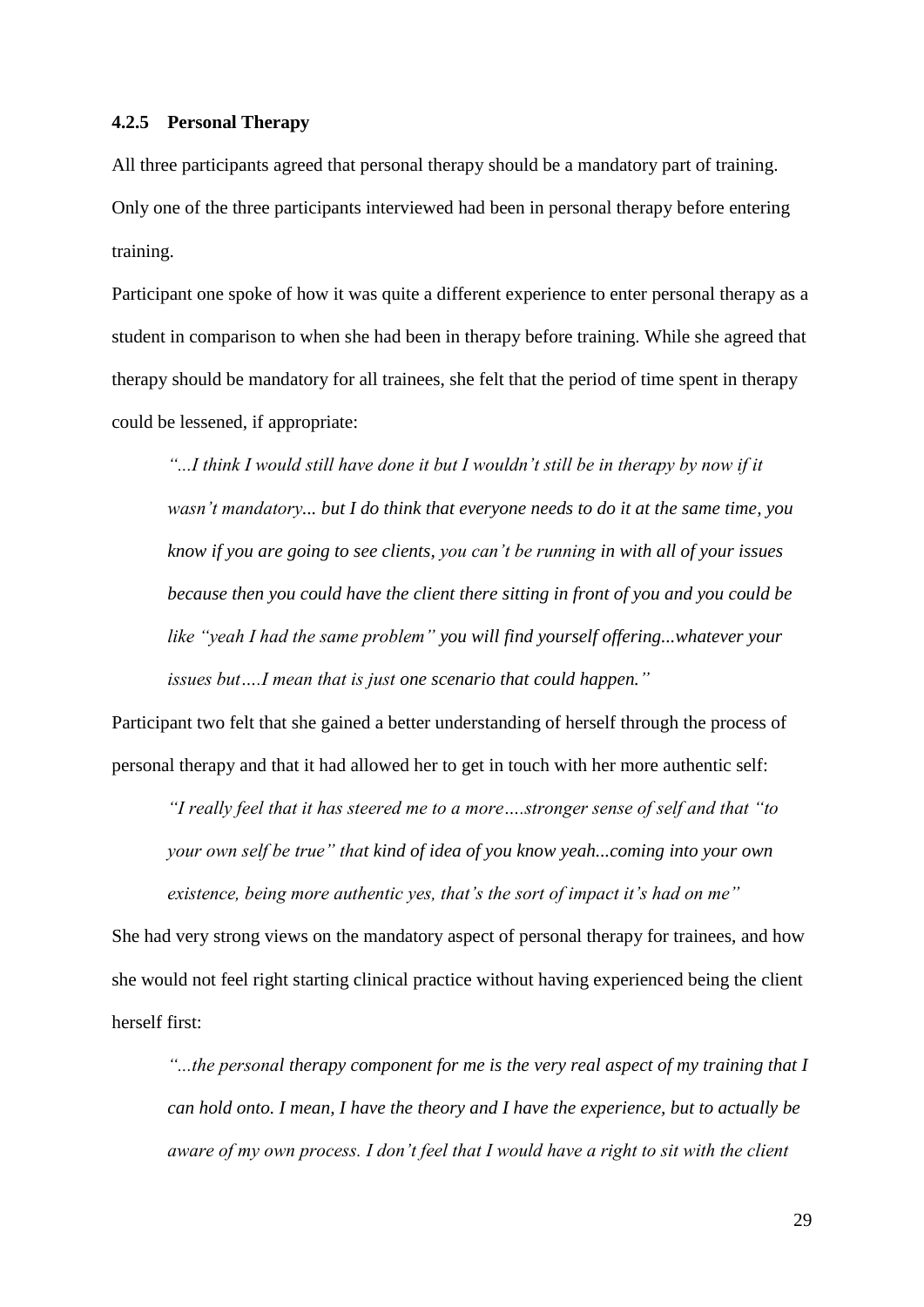*and expect my client to do the work if I haven't done it myself so...I hear myself saying this in a very definite way so yeah I do feel strongly about it. It doesn't just enhance the training, it's imperative for a better understanding of psychotherapy for me now."*

Participant three experienced personal therapy as being a great support and resource during her training. She felt that there were times when she would have been at risk of discontinuing her training if she didn't have her personal therapy as an outlet to explore her feelings:

*"It's been very supportive...I think if I didn't have it at different times it would have been very hard to continue because even though like I would be quite open to talking to plenty of people but you know it's my space, it's where I can go..."*

She also felt strongly that the personal therapy aspect to training should be mandatory but understands the financial difficulties that can come with it:

*"The fact that it's mandatory, I really agree with it to be honest. I don't know about how it's structured and set up because it is a massive cost but I think it's hard to expect someone to sit in front of you in that chair if you haven't done it. If you don't know what that's like..."*

Feedback from the three participants indicated that the interview process was a useful way to reflect on their experience of training, and made room for further exploration as to their primary motivations for entering training.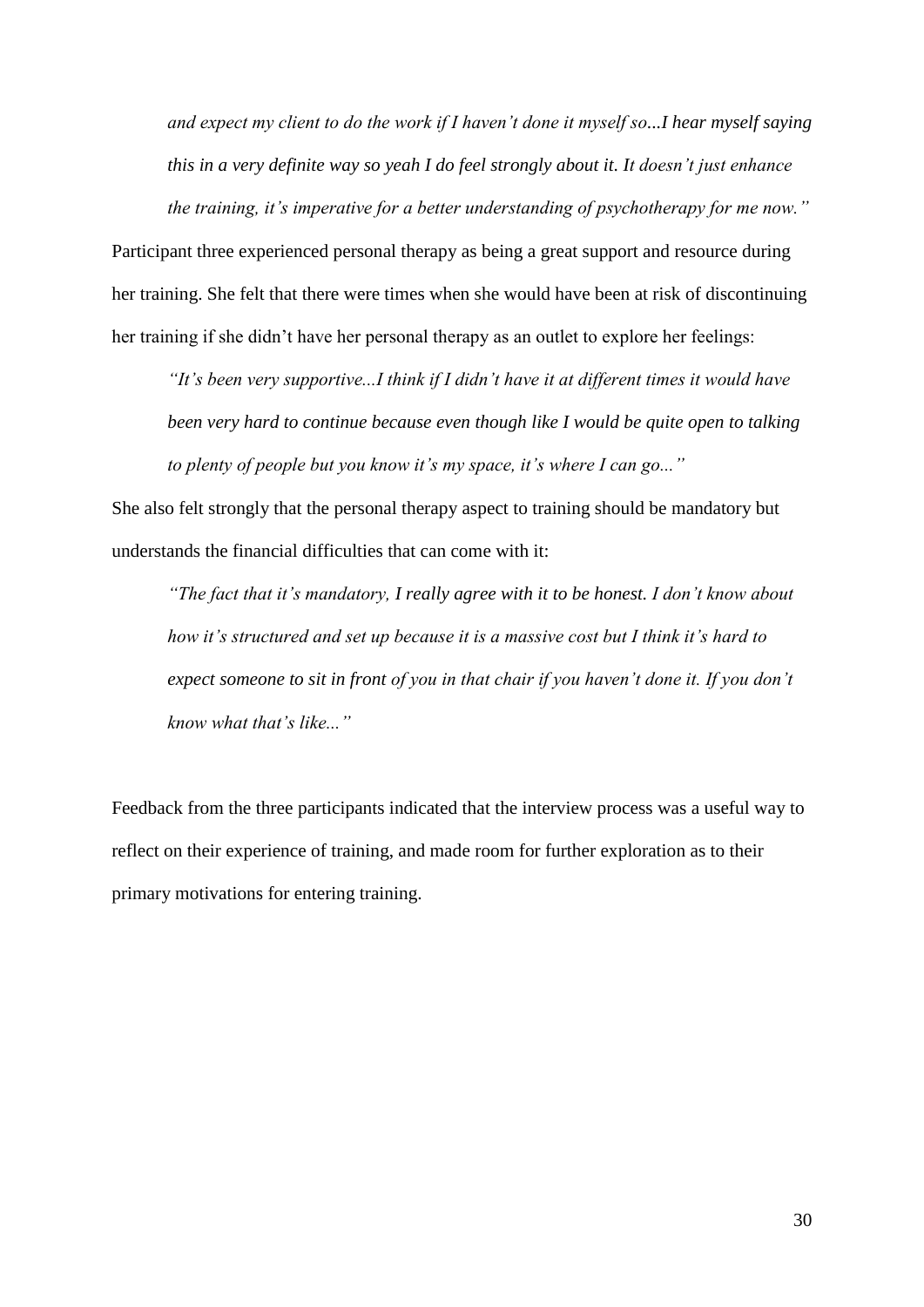## **CHAPTER 5: DISCUSSION**

#### **5.1 Introduction**

The purpose of this research was to discover the primary motivations of trainee psychotherapists, if their motivations could change over time, and the impact of training on the individual. In order to achieve this, interpretive phenomenological analysis was used to explore the meaning of a career in psychotherapy with three, final year, trainee psychotherapists. The five master themes which emerged from this data were discussed and compared with available literature on the topic.

# **5.2 The Desire for Authenticity**

The responses from all three participants, regarding the desire to become more authentic indicate close similarities to findings of Winnicott (1967). A career in psychotherapy allows for an opportunity to get to know and embrace one's true self. The participants found the move to a more authentic self not only helpful to the work with clients, but also helped them to understand themselves at a far deeper level. According to Winnicott (1967) there is a relationship between emotional well-being and authenticity. Participant one emphasised the personal growth she had experienced as a result of training which helped her to gain valuable insight and awareness of herself and her abilities. Participant two found that the more she embraced her more authentic side, the more she could engage with the training, and as a result of this, feel her true self coming more into existence. Again, similarly to participant one, she emphasised the positive impact, that this more authentic way of living, had on her personal and professional life. Participant three shared her experience of working in the corporate world, to describe her move from what she considered to be a meaningless working environment, to one where she felt she could make a difference to the lives of others. This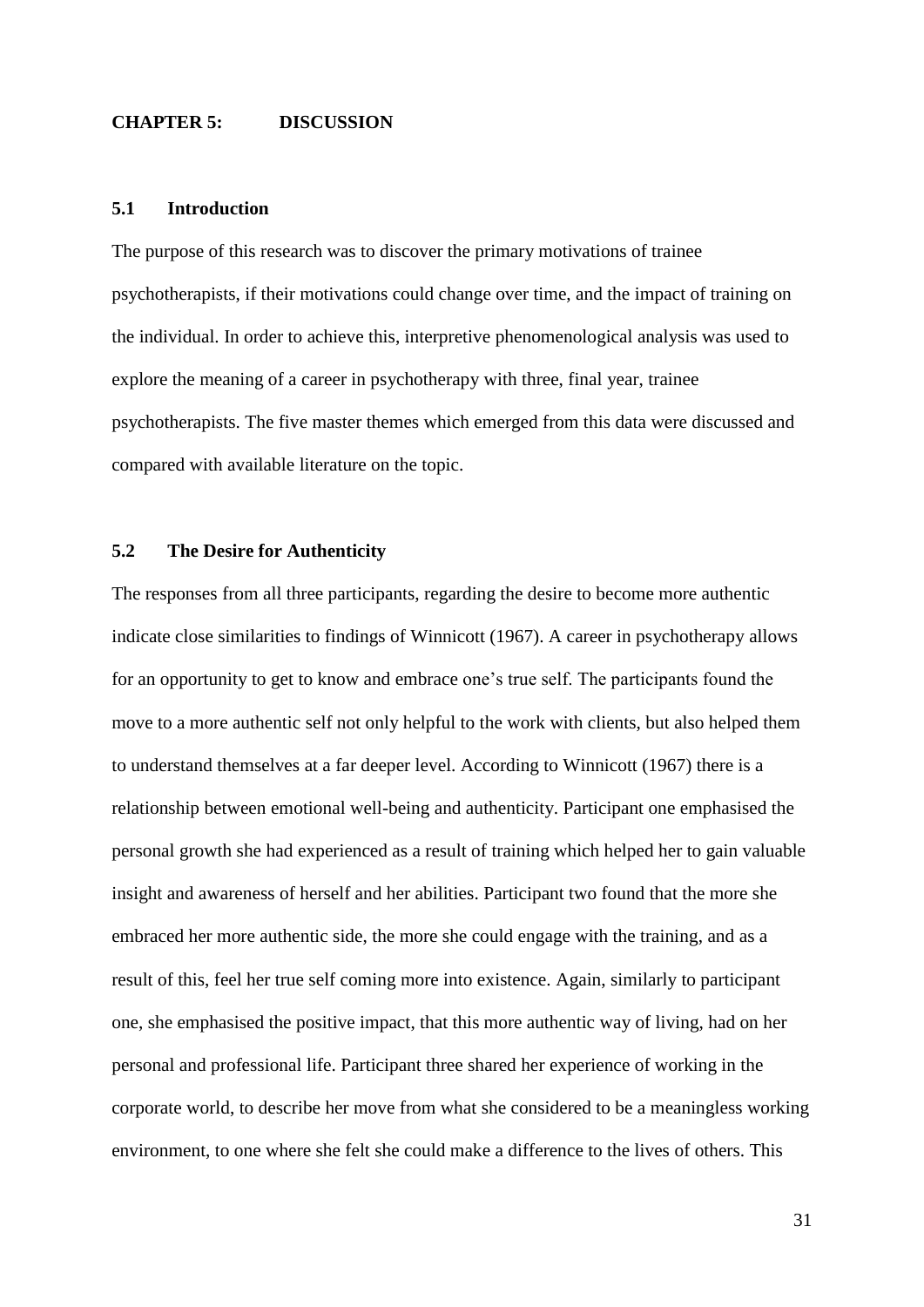allowed her to experience greater freedom to express her true feelings and bring more of her true self to her working environment as well as her personal life. This also has some resonance in the work of Farber et al. (2005), who found that one of the attractions of a career in psychotherapy is the freedom to be as real as possible in one's work. Where in other types of careers, a particular image might need to be maintained, the work of psychotherapy encourages authenticity in both therapist and client. This creates a relationship that is experienced as both intimate and healing (Farber et al., 2005).

## **5.3 The Fantasy of the Helping Relationship**

The desire to help others was a significant theme in the data gathered from all three participants. This is indicative of the work of Henry, Sims and Spray (1971) who found that the most common motivations to work in a caring profession were; the desire to help and understand people and through this, the desire to help and understand oneself. Participant one had experienced the power of the therapeutic relationship to help her through her own previous struggles and wished to be a part of that helping process for another. Participant two already had some experience of helping others from her previous work as a teacher. She identified her ability to elicit the best performance possible from her pupils and found herself putting a lot of energy into helping her more vulnerable students. Participant three spoke of her desire to experience the special relationship which is involved in this particular helping profession. All of these responses mirror the findings of Farber et al. (2005) who found that therapists obtain most satisfaction from the feeling that they are making a difference and can be of help to their clients.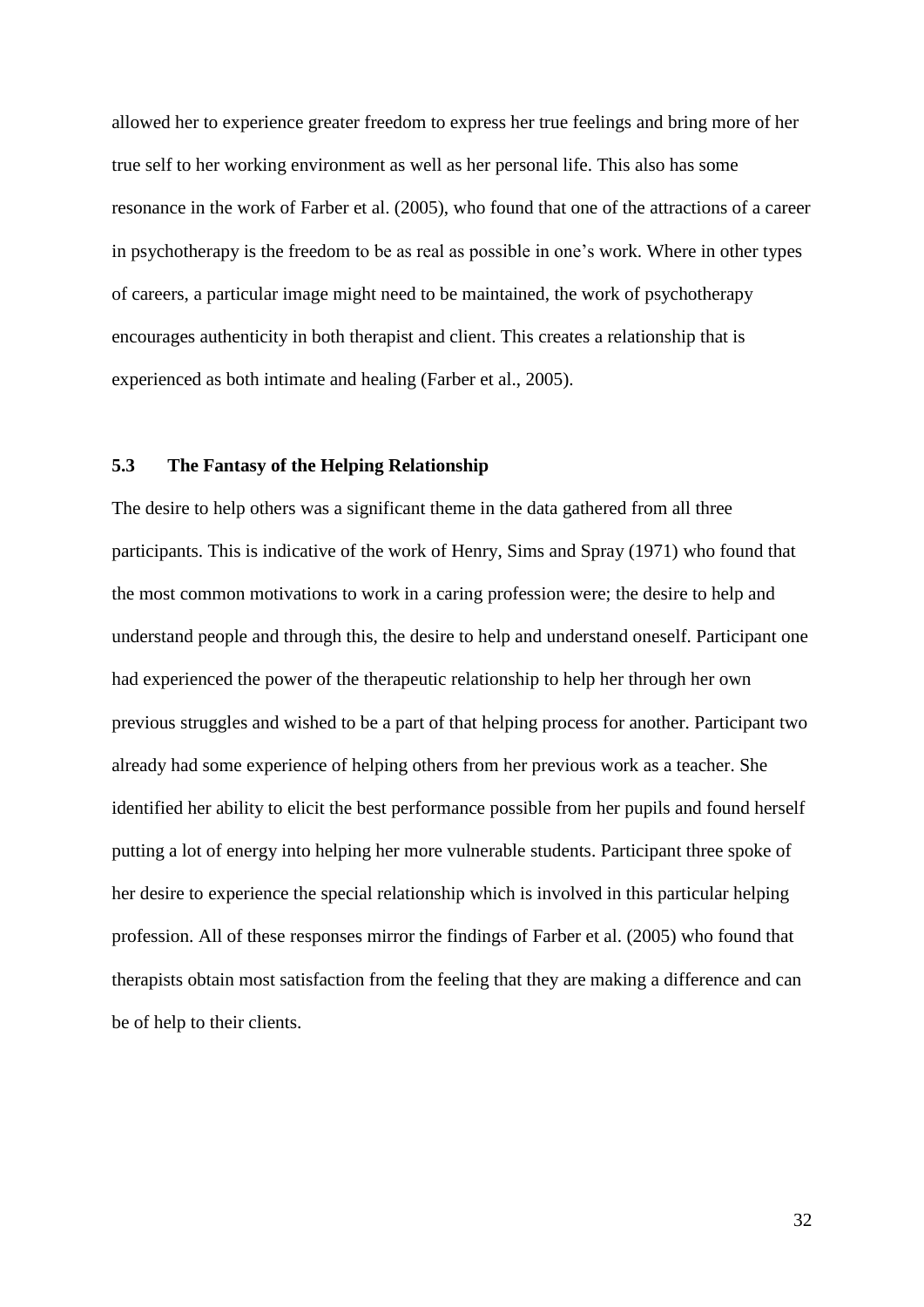#### **5.4 The Motivation to Continue Training**

All three participants spoke of the impact of their initial years of training, particularly their engagement with the more experiential aspect of training, and how this encouraged and motivated them to continue. This has references in the work of Ritz (2006) who found that the desire to sustain a career as a psychotherapist should be driven equally as much by emotional development as by academic development. Participant one experienced many personal difficulties throughout her training, yet this did not deter her from continuing. On the contrary, the more pain she experienced, the more she engaged with the experiential aspect to training, and felt more motivated to carry on. The support from her trainer, supervisor and psychotherapist were an important factor here. Ritz (2006) states that trainees will require emotional support from their training institution in coming to terms with the reality that theory will not provide all the answers and need to be encouraged to focus on developing their ability to reflect on themselves. This appears to match participant one's experience. Participant two found that the more she engaged with training in the first two years, the more motivated she became and certain that this career path was the right one for her. Participant three found that the training met all of her expectations. She had previously described these expectations to be the parts of a psychology degree which she had enjoyed the most. This training represented all of these parts, but in greater detail. None of the three participants interviewed appeared to have experienced a shift in motivation, such as that described by Ritz (2006), where the initial motivation to train can change over time, when certain idealisations of the career are not met.

# **5.5 The Wounded Healer**

The idea of the wounded healer was accepted by all three participants to greater or lesser degrees. Participant one had experienced significant difficulty as a result of an eating disorder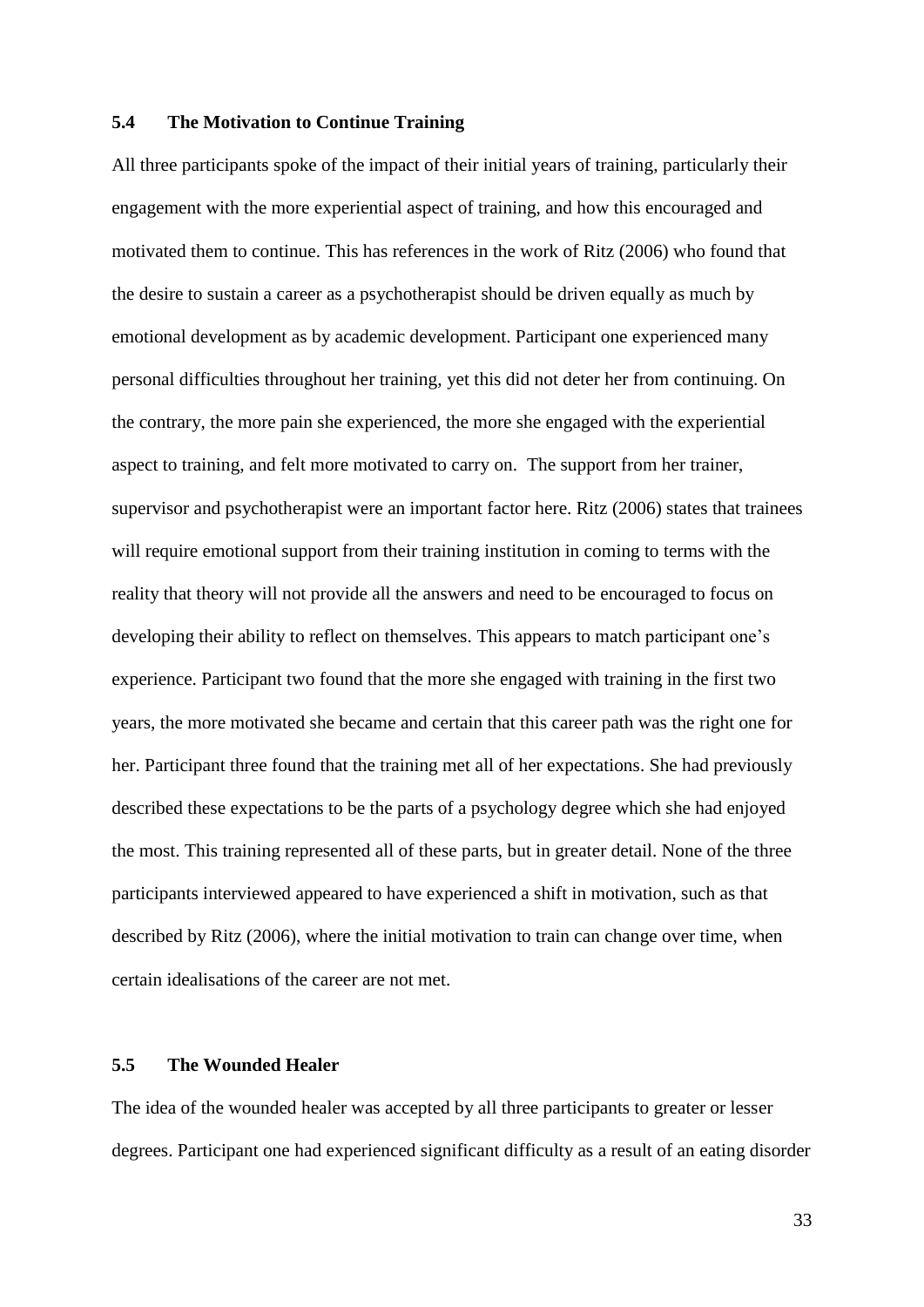throughout her early twenties. She believed that her experience, having worked through her difficulties in psychotherapy, allowed her to have a greater capacity for empathy with her clients. The study carried out by Orlinsky and Ronnestad (2005) which showed that most therapists in the sample were aware of the link between their choice of career, and their experience of personal distress has some similar resonances. The wounded healer suggests that by experiencing personal struggles, the therapists becomes more psychologically aware and therefore can have a better understanding of their client's struggles (Orlinsky & Ronnestad, 2005). This participant highlighted the importance of working through the wound sufficiently before entering training, as well as being mindful of the wound during training, in order to avoid the danger of over- identifying and the risk of losing objectivity with clients. This can be found in the work of Zerubavel and Wright (2012) who use the metaphor of a physical wound and the scar it leaves behind when discussing the wounded healer. According to Zerubavel and Wright (2012) one should treat the wound by cleaning it regularly, having check-ups, protect the wound from infection but also give it enough exposure in order to heal fully.

Participant two rejected the idea of the wounded healer when she first entered training. However, over the course of training, and upon engagement with personal therapy, she accepted that there was a wounded aspect to the work. Her experience was one of becoming a wounded healer throughout the course of training rather than being aware that she was a wounded healer upon entering training. This resonates in the work of Norcross and Farber (2005) who state that the motives to train are not always conscious to the candidate; that in healing others, the therapists use the therapeutic alliance for personal healing. This response can be found in Barnett (2007) who states that those who apply for training often present as resilient, or with no problems of significance, but over the course of training earlier wounds come to light.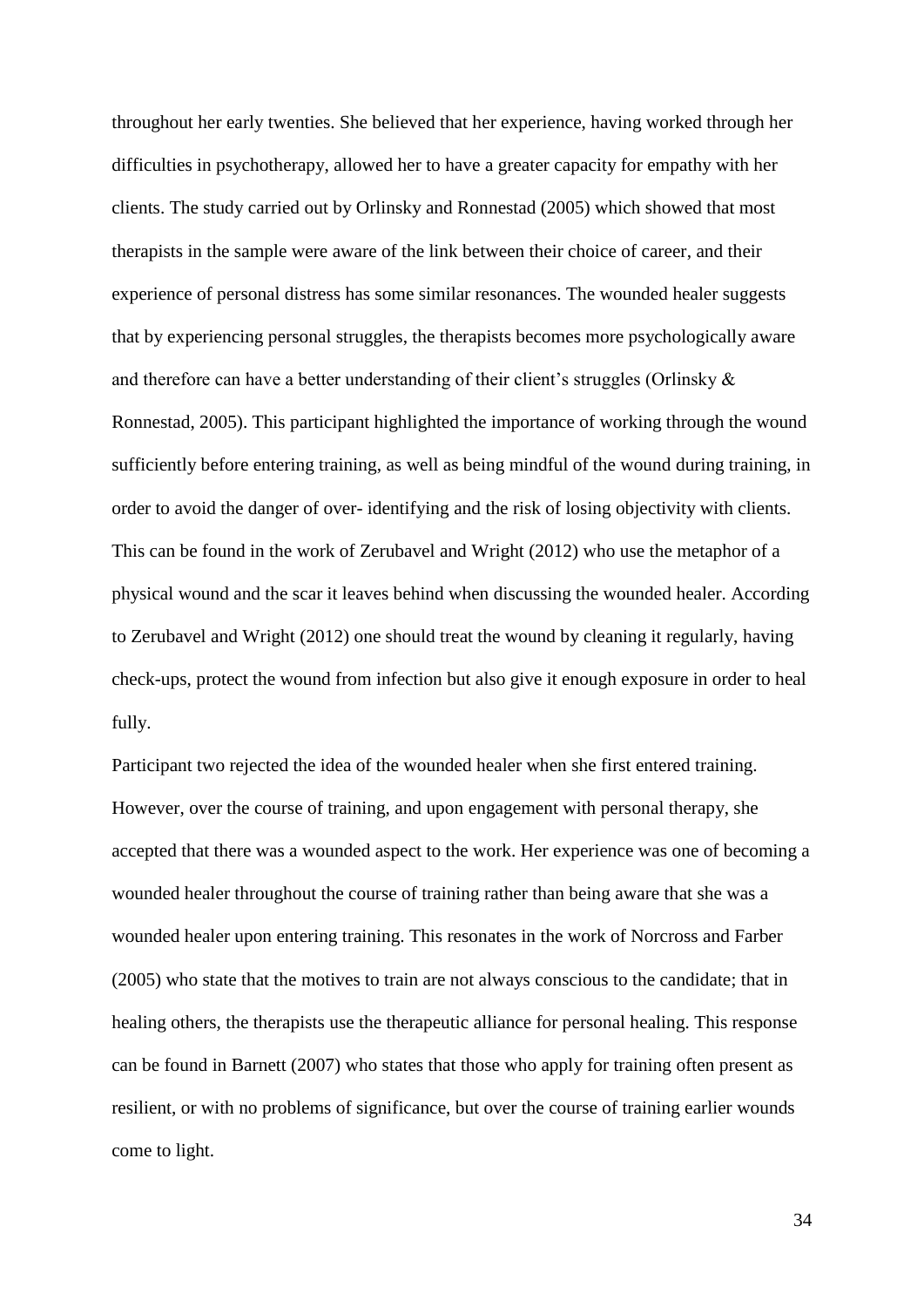Participant three agreed that the trainee psychotherapist is often attempting to work through some type of previous hurt or wound. She also highlighted the relationship between the idea of the wounded healer and a particular personality type. She was always very sensitive to her own pain and the pain of others and wondered why she seemed to hold onto this, why she was vulnerable to this pain. However, she felt that it was this vulnerability, which became her greatest strength, in her work with clients. Stone (2008) explores this concept and states that the vulnerabilities that will emerge as a result of a wound in the healer, allow for the activation of healing in the client.

# **5.6 Personal Therapy**

All three participants agreed that personal therapy needed to be a mandatory element of training. According to Mander (2004) there are some similarities between the client entering therapy and the candidate entering psychotherapy training. Participant one did not agree with this idea and felt it wouldn't be appropriate if there were similarities between the two. Participant two expressed strong views in relation to the personal therapy element of training. She felt that she would not have the right to sit in front of her client without having experienced being a client and doing that aspect of the work herself. Similar views are cited in Manders (2004) who states that the trainee's capacity for empathy with the client is limited to the degree to which they have reflected on their own personal experience of what the client is going through. Participant three described how the personal therapy element of training was significant in helping her to remain in training, even when she felt overwhelmed with the struggles that she faced. According to MacCulloch and Shattell (2009) training includes an element of personal work in which it is accepted that the trainee would have personal struggles to work through.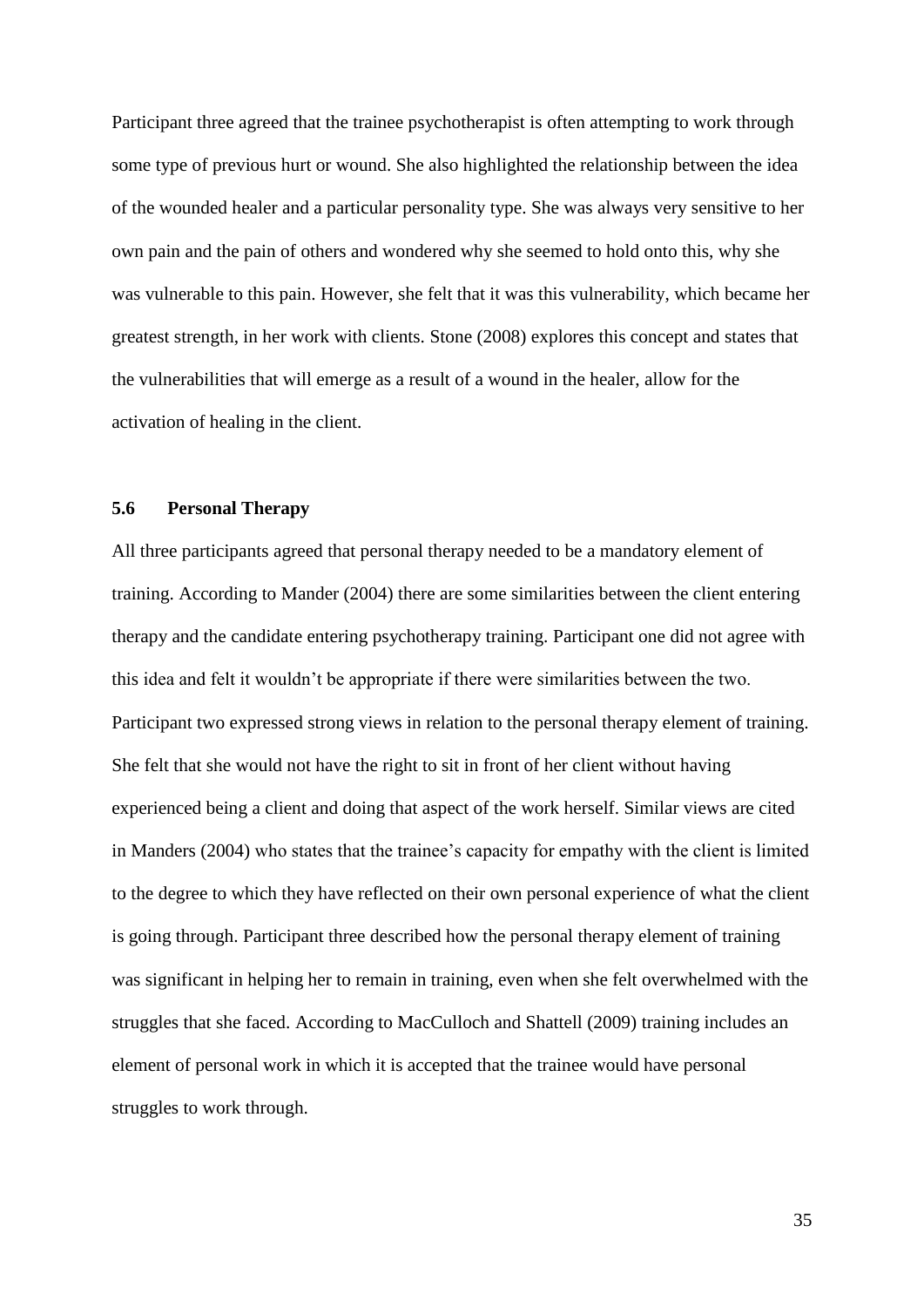#### **5.7 Strengths and Limitations**

For the purposes of this study, qualitative methods were used to explore the main research questions. Interpretive phenomenological analysis was used to explore the meaning of a career in psychotherapy with three, final year, trainee psychotherapists. This type of analysis allowed for a more in-depth interview, where the interviewee had the freedom to explore the questions and rendered more personal and emotional responses, all of which were invaluable to this study. All three participants attended the same training institution which allowed for greater comparison of experience. However, this is a relatively small sample and may not accurately reflect the viewpoint of the majority of trainee psychotherapists. Additional use of focus groups may have yielded a more thorough understanding of their experience. Almost of necessity, the findings of a paper such as this one, must, almost inevitably, be indicative rather than comprehensive. However, the study benefited from the range of experience, knowledge and openness of the participants. They provided an insightful and deeper appreciation of the decision to enter psychotherapy training.

# **5.8 Recommendations for further research**

The findings illustrate the importance of mandatory personal therapy during training. This element of training appeared to play a key role in the development of the trainee's personal and professional development. It might be useful to compare these findings to the experience of a participant who attended a course where the personal therapy element of training was not mandatory.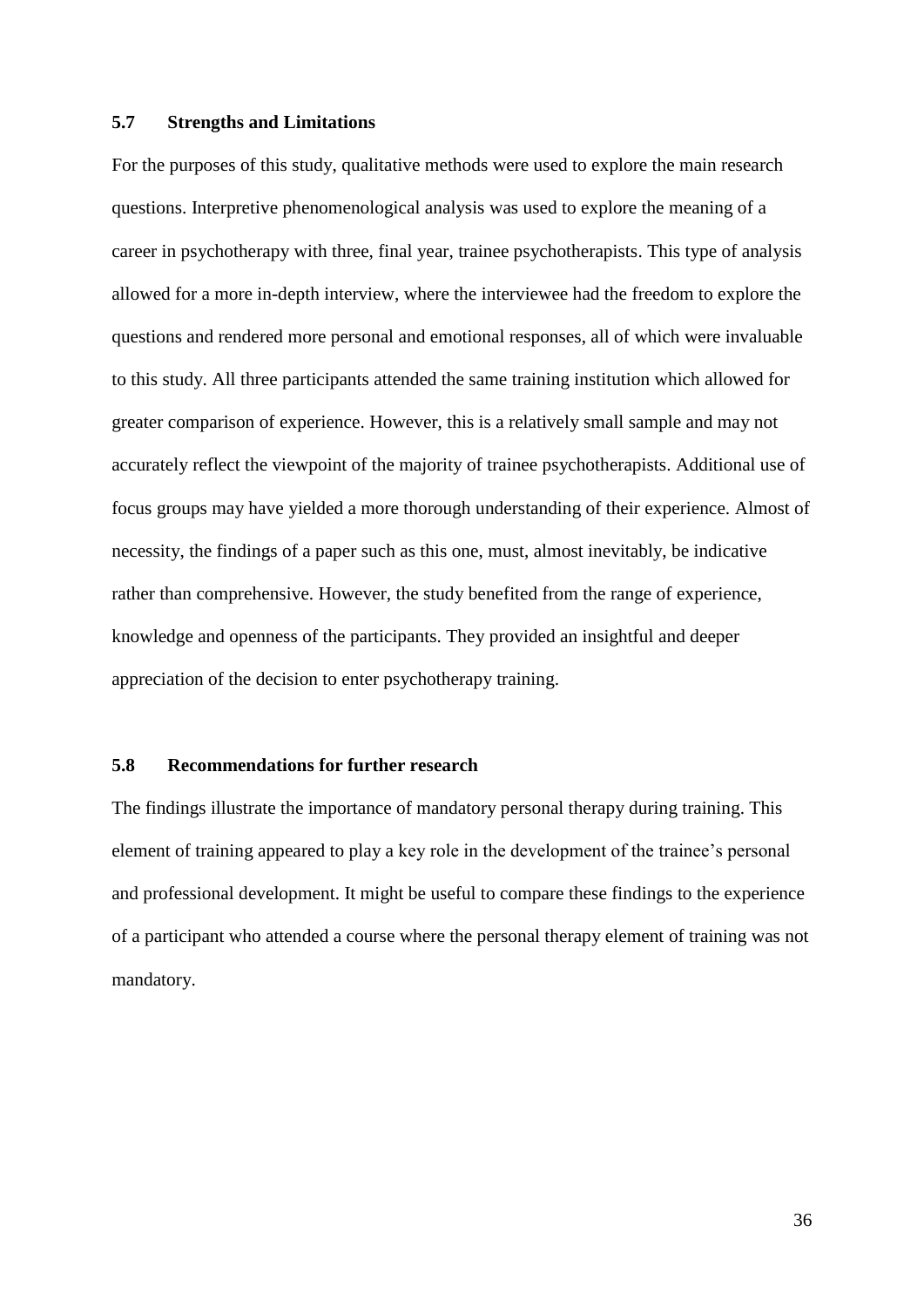## **5.9 Conclusion**

This study has provided a deeper understanding and insight into the decision to embark on a career in psychotherapy and in the impact of training on the individual. It has also reflected on their perceptions of, and attitudes towards, the notion of the wounded healer. The findings of this study were quite reflective of the available literature and research. There were a number of key findings that this study highlighted. Of particular significance was the finding that all three participants strongly agreed with mandatory personal therapy as an element of training. This would appear to support the idea that a high percentage of those who choose to enter a career in psychotherapy have previously acquired wounds to work through and require the process of personal therapy in order to do so successfully.

The motivation to enter psychotherapy training appears on the surface to be a desire to help others. On further exploration another motivation, which was apparent in all three participants, was the desire to be more authentic. This desire to learn more about oneself and understand oneself better was a resounding theme throughout all three interviews and suggests that the desire to help others can often mask the true motivation of those in helping professions.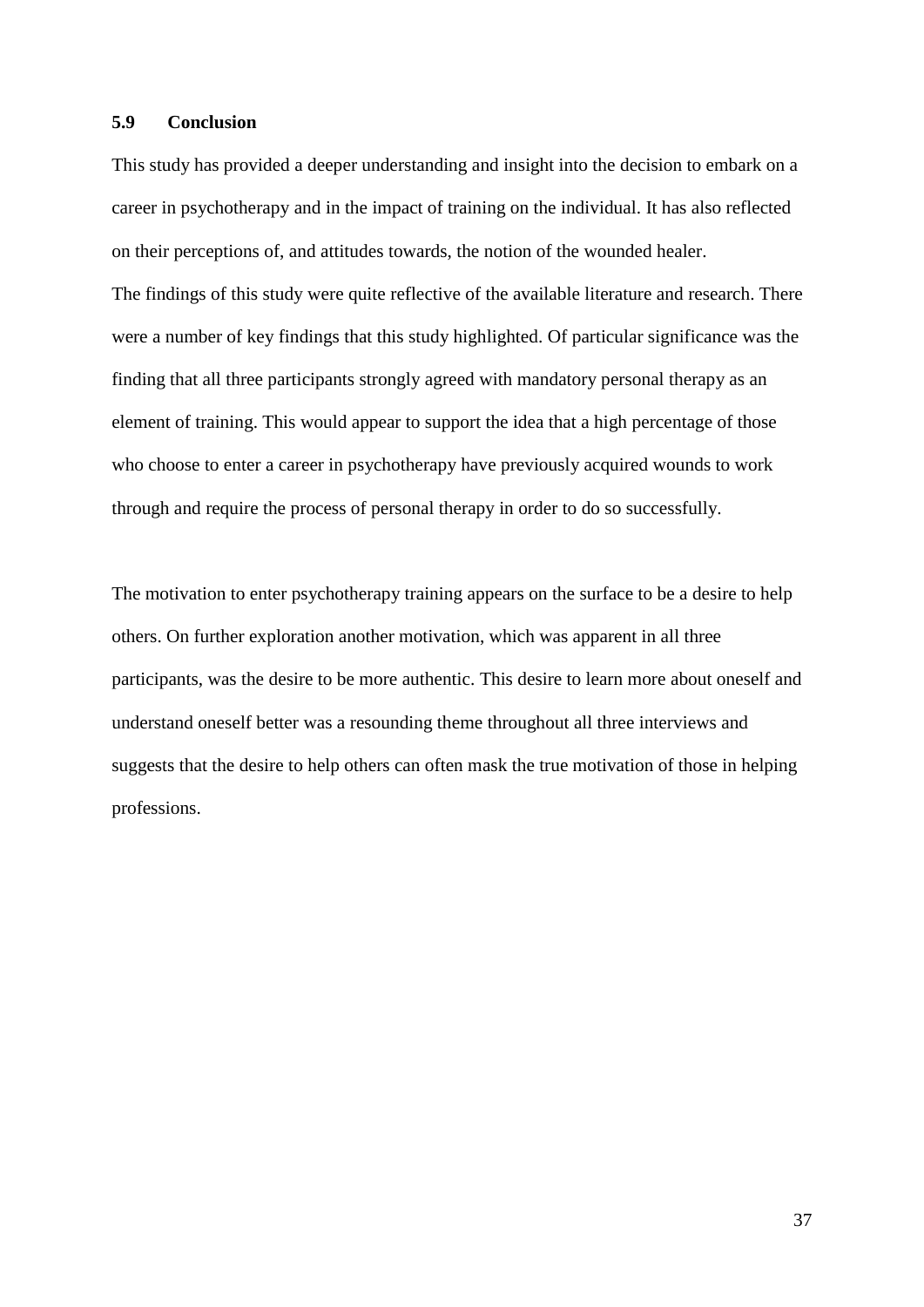### **REFERENCE LIST**

- Barnett, M. (2007). What brings you here? An exploration of the unconscious motivations of those who choose to train and work as psychotherapists and counsellors. *Psychodynamic Practice: Individuals, Groups And Organisations*, 13(3), 257-274. doi:10.1080/14753630701455796
- Burton, A. & et al. (1972) *Twelve Therapists: How they live and actualize themselves.* San Francisco: Jossey-Bass.

Casement, P. (1985) *On learning from the patient*. London: Routledge.

- Farber, B.A., Manevich, I., Metzger, J. & Saypol, E. (2005) Choosing Psychotherapy as a Career: Why did We Cross That Road? Wiley Periodicals Vol. 61 (8) 1009-1031
- Gelso, C.J., & Hayes, J.A. (2007). *Countertransference and the therapist's inner experience: Perils and Possibilities.* Mahwah, NJ: Elbaum.
- Hammon, J. J., (2001) The Search to Be Real: Why Psychotherapists Become Psychotherapists. *Journal of Religion and Health*, Vol. 40, No. 3
- Henry, W.E., Sims, J.I.I., & Spray, S.L. (1971). *The Fifth Profession: Becoming a Psychotherapist.* San Francisco: Jossey Bass.
- Henry, W.E., Sims, J.I.I., & Spray, S.L. (1973). *Public and Private Lives of Psychotherapists.* San Francisco: Jossey Bass.
- MacCulloch, T., & Shattell, M. (2009). Reflections of a "Wounded Healer". *Issues In Mental Health Nursing,* 30(2), 135-137. doi:10.1080/01612840802601390

Maeder, T. (1989) *Wounded Healers.* Atlantic Monthly, 34-47

Mander, G. (2004). The selection of candidates for training in psychotherapy and counselling. *Psychodynamic Practice: Individuals, Groups And Organisations*, 10(2), 161-172. doi:10.1080/14753630410001686762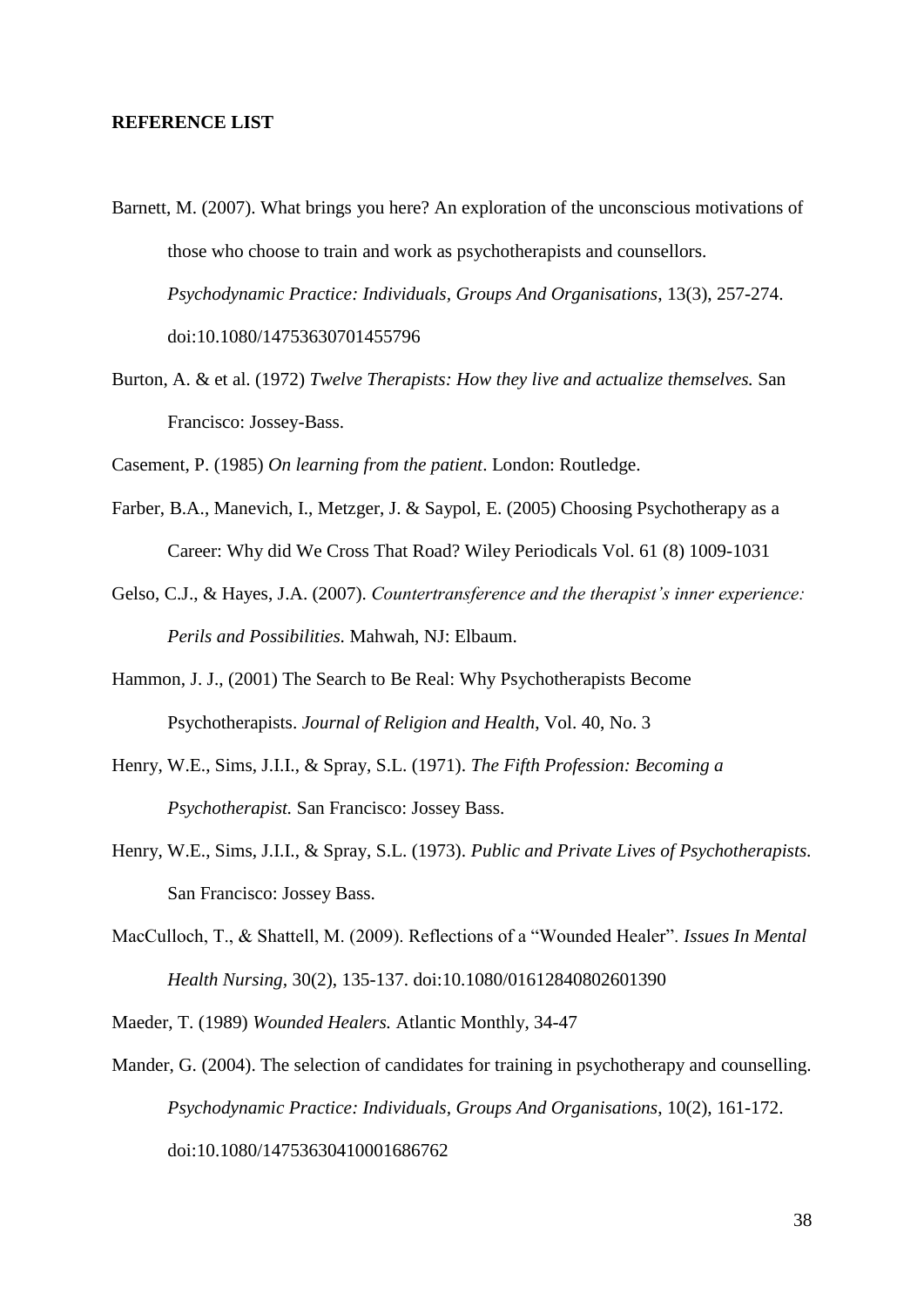McLeod, J. (2001). *Qualitative Research in Counselling and Psychotherapy.* London: Sage.

- Miller, A. (1997) *The drama of the gifted child : the search for the true self*. Rev. edn. USA: Perennial.
- Norcross, J. C., & Farber, B. A. (2005). Choosing psychotherapy as a career: Beyond "I want to help people". *Journal Of Clinical Psychology*, 61(8), 939-943. doi:10.1002/jclp.20115
- Orlinksy, D.E. & Ronnestad, M.I.I. (2005) *How psychotherapists develop: A study of therapeutic work and professional growth.* Washington DC: American Psychological Association.
- Psychological Therapies Forum. (2008). *Submission on the statutory registration of counsellors & psychotherapists in Ireland.* Retrieved from http://www.irishcounselling.ie/index.php/statutory-regulation
- Richard, A. (2012). The Wounded Healer: Can We Do Better Than Survive as Therapist? *International Journal Of Psychoanalytic Self Psychology*, 7(1), 131-138. doi:10.1080/15551024.2011.606967
- Rizq, R. (2006). Training and disillusion in Counselling Psychology: A psychoanalytic perspective. *Psychology & Psychotherapy: Theory, Research & Practice*, 79(4), 613- 627. doi:10.1348/147608305X89964
- Rizq, R., & Target, M. (2010). 'We had a constant battle'. The role of attachment status in counselling psychologists' experiences of personal therapy: Some results from a mixed-methods study. *Counselling Psychology Quarterly*, 23(4), 343-369. doi:10.1080/09515070.2010.534327
- Roe A. & Lunneborg, P.W. (1990) *Personality Development and Career Choice.* In D. Brown and L. Brooks (Eds.) Career Choice and Development (pp. 68-101) San Francisco: Jossey Bass.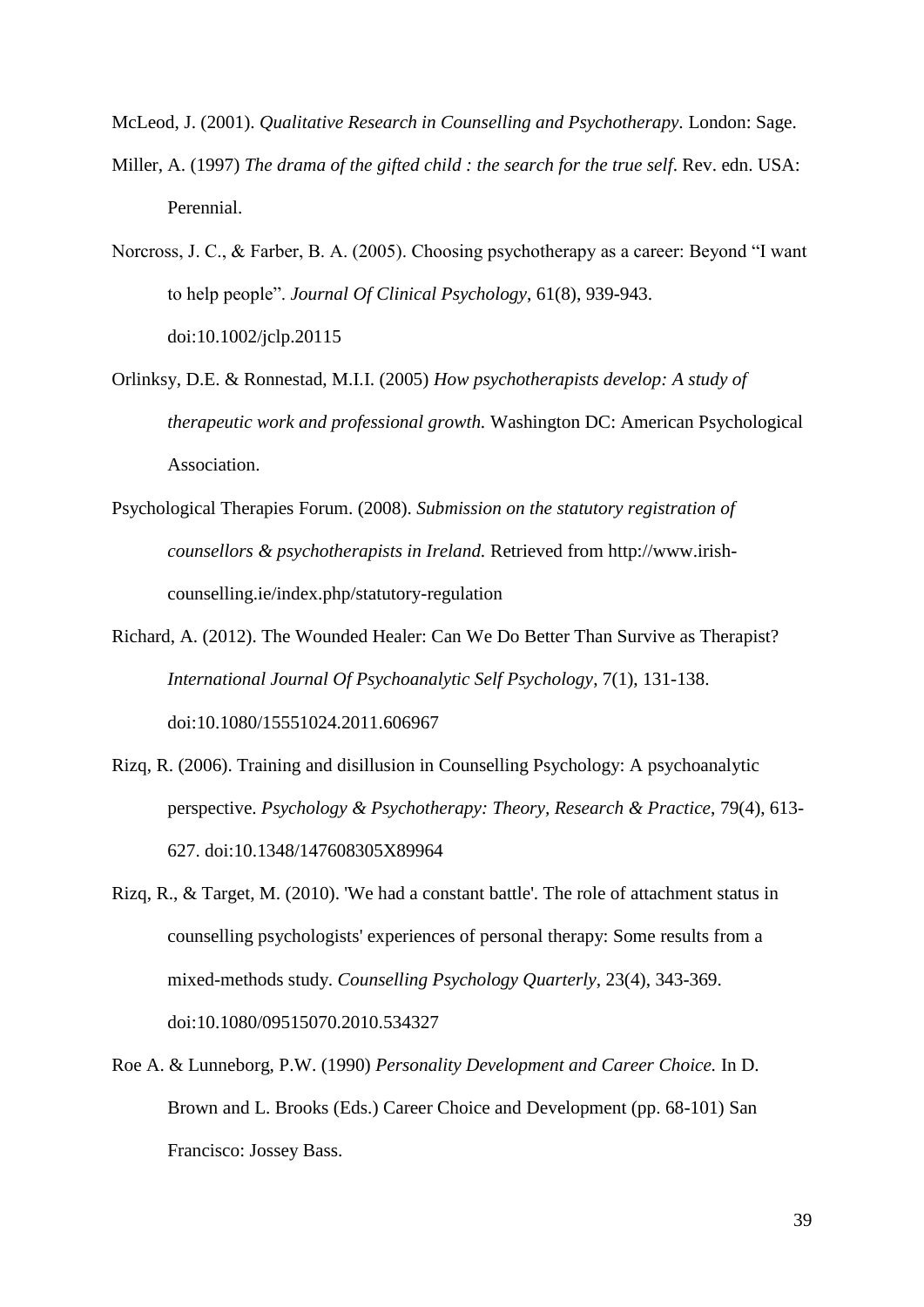- Smith, J.A., Larkin, M.H. and Flowers, P. (2009) *Interpretative phenomenological analysis : theory, method and research*. Los Angeles; London: SAGE.
- Stevanovic, P. & Rupert, P.A. (2004) Career-sustaining behaviors, satisfactions and stresses of professional psychologist. *Psychotherapy: Theory, Research, Practice and Training.* 41, 301-309.

Stone, D. (2008). Wounded Healing: Exploring the Circle of Compassion in The Helping Relationship. *Humanistic Psychologist, 36(1), 45-51.* doi:10.1080/08873260701415587

- Sussman, M.B. (1992) *A Curious Calling: Unconscious Motivations for practicing psychotherapy.* Northvale. NJ: Jason Aronson.
- *The standard edition of the complete psychological works of Sigmund Freud translated from the German under the General Editorship of James Strachey in collaboration with Anna Freud. Volume XIV (1914-1916): On the History of the Psycho-analytic Movement, Papers on Metapsychology and Other Works* (1957) London: Hogarth Press. (Standard edition of the complete psychological works of Sigmund Freud, XIV).
- Weingarten, K. (2010). Intersecting losses: Working with the inevitable vicissitudes in therapist and client lives. *Psychotherapy: Theory, Research, Practice, Training*, 47(3), 371-384. doi:10.1037/a0021170
- Winnicott, D.W. (1986). *The Concept of the Healthy Individual* (1967). In C. Winnicott, R. Shepherd, & M. Davis (Eds.), Home is Where we Start From: Essays by a Psychoanalyst (pp. 21-38). New York: Norton.
- Zerubavel, N., & Wright, M. (2012). The dilemma of the wounded healer. *Psychotherapy,* 49(4), 482-491.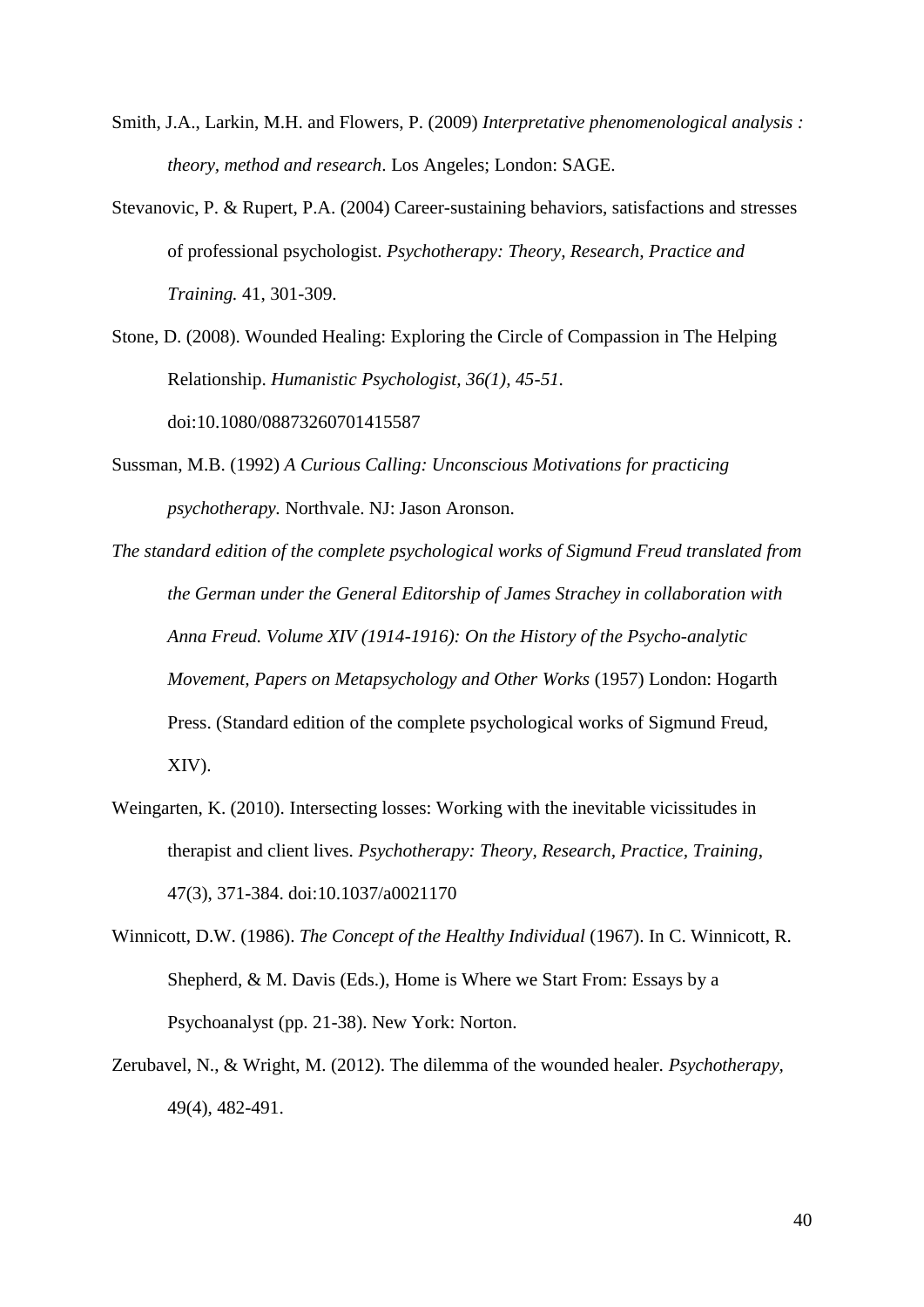#### **APPENDIX 1: Interview Questions**

Q1. Can you describe what first motivated you to enter psychotherapy training?

Q2. Has this motivation changed? If yes, in what way?

Q3. Can you describe any life experience which may have influenced your decision to enter training?

Q4. There is a body of research which suggests that those who enter psychotherapy training are seeking to become more authentic, how do you feel about this idea?

Q5. Many studies refer to a link between early trauma or negative childhood experiences and the decision to train as a therapist, what is your opinion of this link?

Q6. What is your understanding of the term "wounded healer"? How do you feel about the idea of the wounded healer?

Q7. What did you hope to achieve over the course of training?

Q8. How did your expectations of training match up the actual experience?

Q9. Can you describe your experience of clinical placement work? What were your

expectations of the work and how did the experience match up to these expectations?

Q10. Some authors have suggested there are similarities between the client entering therapy

and the student entering training, what are your thoughts on this?

Q11. How has the personal therapy element of training impacted on you?

How do you feel about the fact that this element of training is mandatory?

Have you ever been in personal therapy before training? If yes, what was this experience like?

Q12. What is your experience of the power struggle which can exist within the therapeutic relationship? How do you feel about the idea that the therapist is in a position of power? Q13. Having completed your training, is there anything you would tell your pre-training self, if you could go back?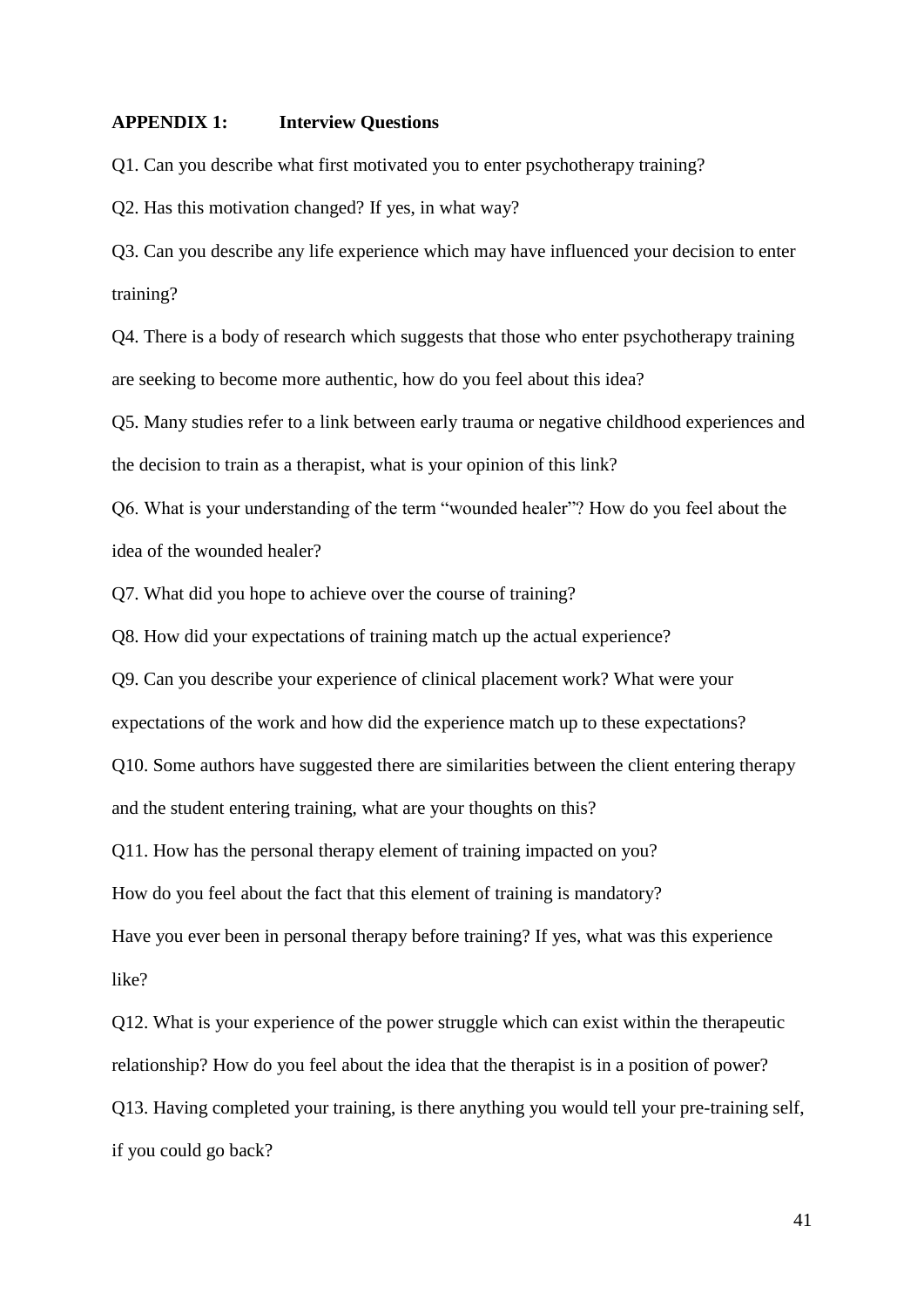

# **APPENDIX 2: INFORMATION FORM**

My name is Orlagh Hester and I am currently undertaking a BA in Counselling and Psychotherapy at Dublin Business School. I am inviting you to take part in my research project which is concerned with *"The Primary Motivations of Trainee Psychotherapists"*. I will be exploring the views of those who are approaching the end of their training as a Psychotherapist.

# **What Is Involved?**

I am looking for final year MA Psychotherapy students to participate in a short interview lasting no more than one hour. The interview will be recorded and transcribed. You can request a copy of this interview, once transcribed. (This process can be completed face to face or over the phone, whatever suits you best.)

# **Anonymity**

Please note that the information from the interview that you provide will be shared among my colleagues and with anyone who wishes to read this thesis. However your personal information will remain anonymous and no one will be able to trace the information back to you. Your name will not be requested during the interview.

You can also freely withdraw from this research at any time. All information provided will be stored securely under the Data Protection Act. Please sign below if you give consent for the interview to occur and we can arrange a time and date that suits you.

If you would like to take part in this study or require further information about any aspect of it, please contact me by telephone at (087) 9841370 or by email at [ohester@gmail.com](mailto:ohester@gmail.com)

Thank you for your consideration

Orlagh Hester